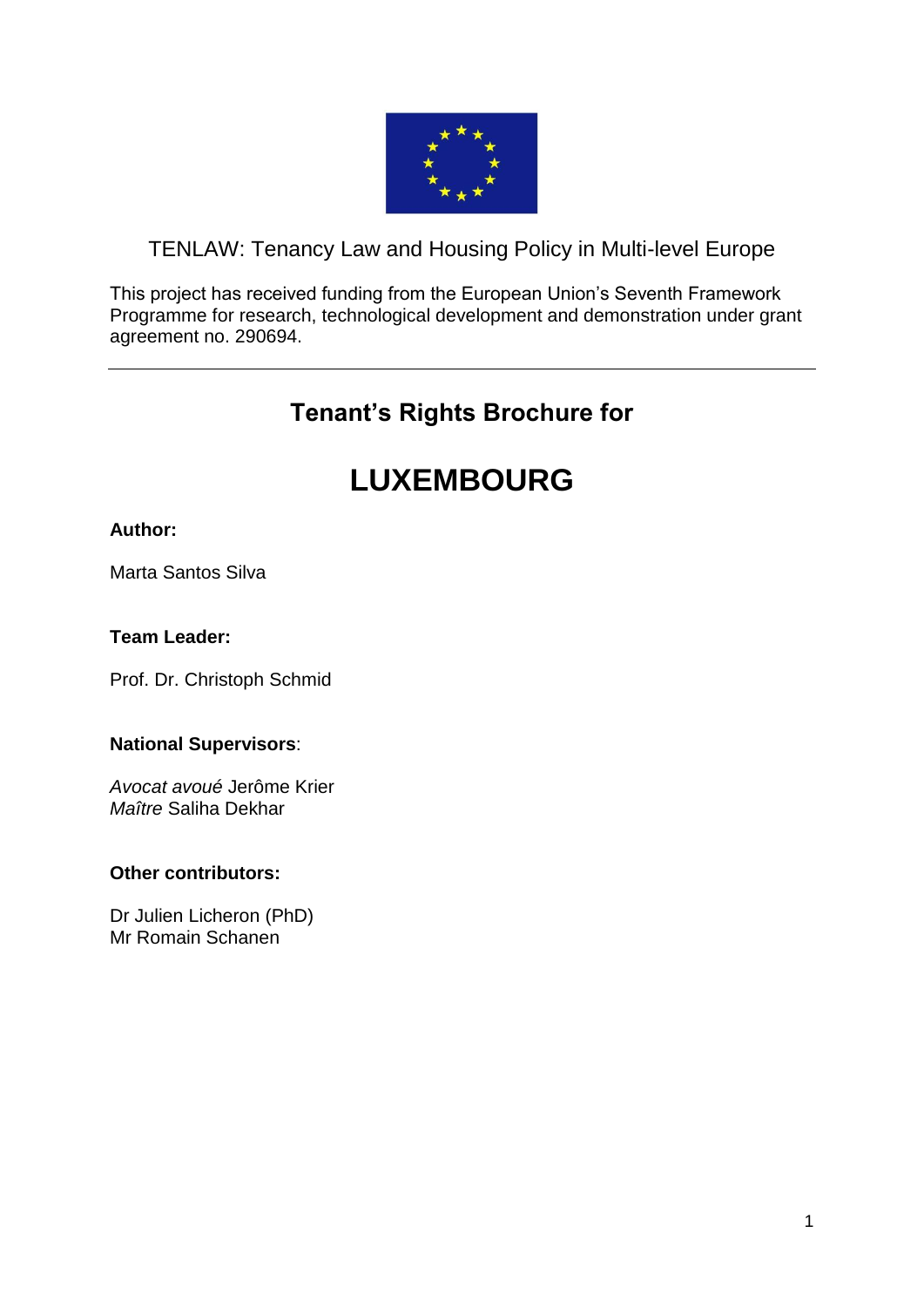# **Summary of contents<sup>1</sup>**

| TENLAW: Tenancy Law and Housing Policy in Multi-level Europe  1 |  |
|-----------------------------------------------------------------|--|
|                                                                 |  |
|                                                                 |  |
|                                                                 |  |
|                                                                 |  |
|                                                                 |  |
|                                                                 |  |
|                                                                 |  |
|                                                                 |  |
|                                                                 |  |
|                                                                 |  |
|                                                                 |  |
|                                                                 |  |
|                                                                 |  |

# <span id="page-1-0"></span>**1. Introductory information**

**.** 

# **Introduction on the national rental market**

# o **Current supply and demand situation**

Currently, the supply of dwellings does not meet demand, especially because of the very high increase of the population during the last years. There is a lack of affordable housing in Luxembourg: buying or constructing a house is only accessible to the middle and upper classes, especially due to the high cost of land, and relatively expensive rents of apartments (particularly close to Luxembourg City and its outskirts). This has translated into the commuting of citizens between work (in Luxembourg) and home, across the border, where rents are generally cheaper. The social housing available is insignificant (about 2% of the full housing stock), and students' housing is also insufficient to accommodate the large international community of students found in the country. Some further constructions for accommodating students and lower-income households are planned. In the

 $1$  The information in this brochure is not a substitute for the legal advice or information of a suitably qualified professional, in case such advice or information is required.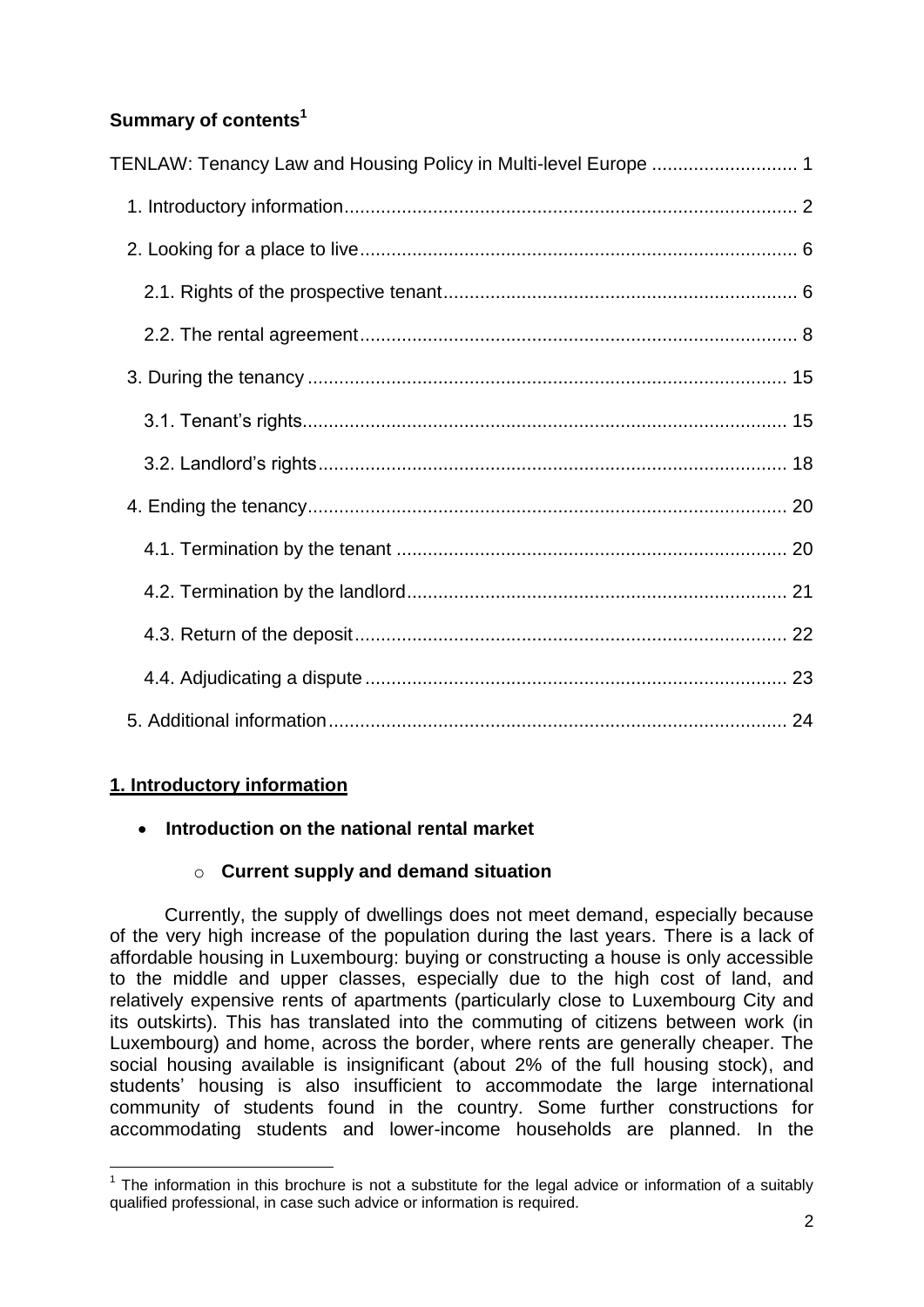meantime, the Ministry of Housing is working on solutions to increase the offer of dwellings, e.g. by promoting the use of the vacant dwellings in the private market for people with housing needs, namely through social rental agencies (*gestion locative sociale*) and by introducing in the legal procedure the housing sector plan which defines the future priorities for sustainable land management in Luxembourg.

#### o **Main current problems of the national rental market from the perspective of tenants**

From the perspective of tenants, the greatest problem of the national rental market consists of finding affordable housing in the main cities of the country, particularly in the capital city of Luxembourg. Some workers are even "forced" to commute to work, every day, from the nearby neighbouring countries, where it is relatively easier to find a good quality dwelling for an affordable price.

For those with more modest financial capacity, social housing is hardly an option: there are currently only very few constructions and very few dwellings available to new households. Therefore, applicants could be on the waiting lists for years.

#### o **Significance of different forms of rental tenure**

#### **•** Private renting

About 70% of the population in Luxembourg are home-owners. However, a significant percentage of the population (about 30%) rents a dwelling in the private market. The high percentage of tenants might be due, on the one hand, to the significant costs involved in constructing or purchasing a dwelling, and, on the other hand, to the fact that Luxembourg is a country where there is a relevant percentage of temporary workers (particularly working for European institutions) who opt for renting instead of buying, for being a more flexible option.

#### **"Housing with a public task" (e.g. dwellings offered by housing associations, public bodies etc.)**

In Luxembourg, within the label "housing with a public task", we can distinguish two types of housing: "social housing", on the one hand, and "private housing used for social purposes", on the other hand.

Social housing is unrepresentative in Luxembourg; as we have mentioned, it represents no more than 2% of the full housing stock in the country. Due to budget constraints, it is not expected that it will be increased significantly in the next few years.

The second type of "housing with a public task", which has been developed due to the limitations of the first type and to the fact that rents in the private rental market are unaffordable to many households, relates to dwellings owned by private landlords which are rented, through an intermediary (public entity), at lower rents to people with housing needs who are not eligible to social housing or who are still in the 'waiting list'. Currently (March 2014), there is only one agency which provides this service (*Agence Immobilière Sociale*, *http:/[/www.ais.lu](http://www.ais.lu/)*). However, the Housing Ministry intends to develop these organisms of "social rental management", so that other agencies are planned for the next few years. There are also some social associations (non-profit organizations, foundations) – partly subsidized by the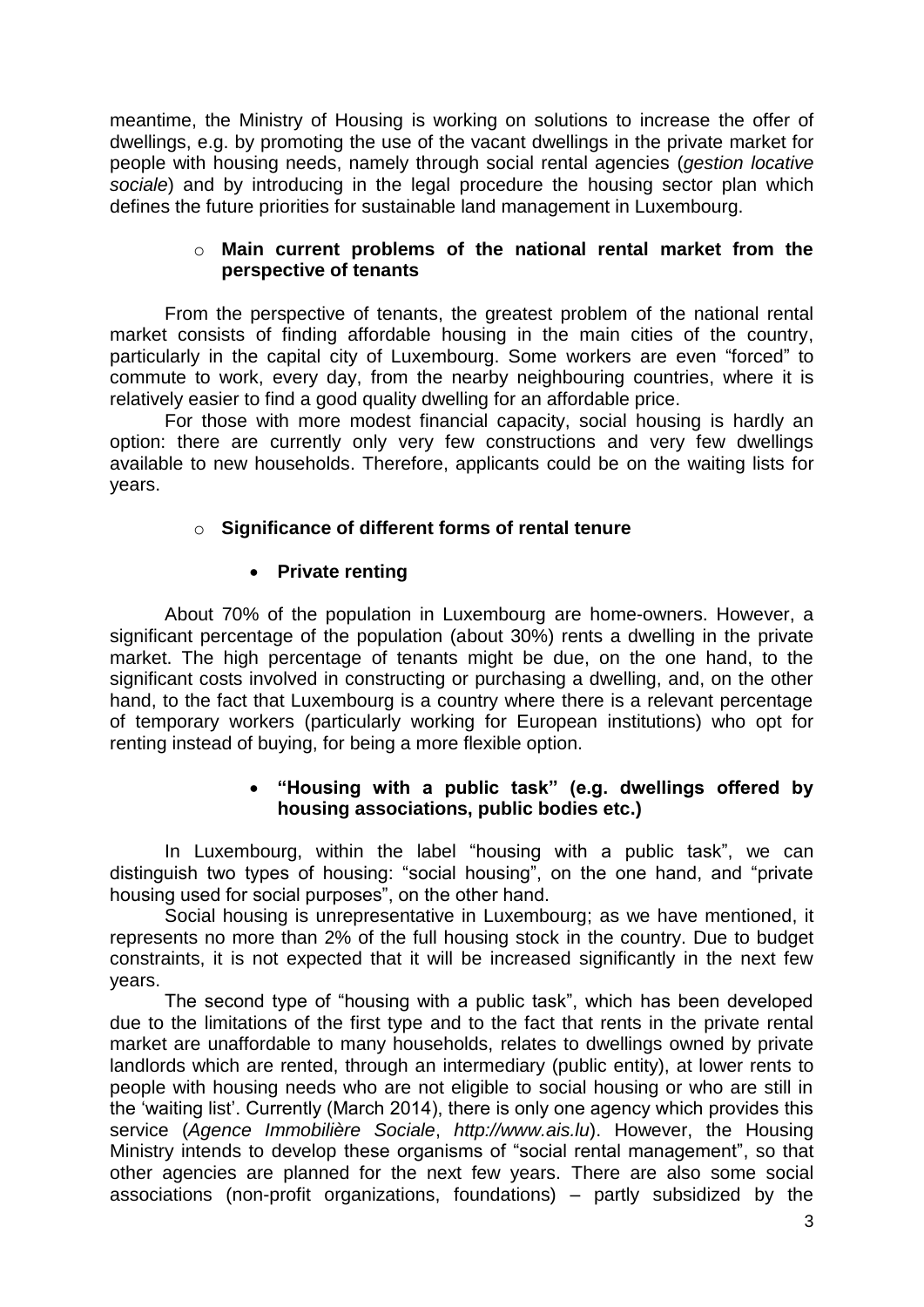Housing Ministry or the Family Ministry – which provide dwellings and houses to households with low income or going through severe financial problems.

#### o **Some general recommendations to foreigners on how to find a rental home (including any specificities with respect to the position of foreigners on the national rental market)**

Considering that the private rental market in Luxembourg is limited, it is recommended that one starts searching for an accommodation as soon as the decision of moving into Luxembourg is taken.

There are several websites with rental offers which are worth a visit. It can be also helpful to check for offers in local newspapers and door-to-door free sheets, or in magazines specialized in real estate. It may also be a good idea to walk or ride a bike along the preferred neighborhoods and look for advertisements in windows. To let friends, relatives, or co-workers know that one is looking for a place to live might also be helpful, because sometimes they "know someone who knows someone" who just left a rented dwelling or has a dwelling available for renting (cf. *[http://www.ulc.lu](http://www.ulc.lu/)*, in French or German only).

As tenant-to-be, it is important to define beforehand the characteristics of the dwelling that will meet ones expectations. If an affordable price is the main criterion, it shall be noticed that it is usually possible to find affordable housing close to the main train station (except Pétrusse), Hollerich, South Bonnevoie, Cessange, Mühlenbach, Eich and Eimerskirch. For foreigners with children, the neighborhoods where European or international schools are located are: Merl-Belair (ISL, International School), Kirchberg (European School I), Hamm (English St. George School), Mamer (European School II). Kirchberg, Weimershof and Neudorf are residential areas which are particularly close to the European Institutions and thereby might be good options for foreigners who work there. They should mind, however, that these are some of the areas where rents are most expensive. Hollerich (close to Gasperich), Cessange, Mühlenbach, Eich, Weimerskirch, South Bonnevoie and the area close to the train station offer a good balance between the cost of rent and location. The last are also recommended for those who are willing to live in lively areas. For these and further indications on recommended neighborhoods, have a look at the practical guide for newcomers: *[http://justarrived.lu/.](http://justarrived.lu/)* 

Luxembourg is a multinational and multicultural country, and Luxembourgers are generally considered open and welcoming. There are no registries of cases of discrimination in access to housing. Should that happen, two organizations could be approached: the Luxembourg Reception and Integration Office (OLAI, *Office Luxembourgeois de l'Accueil et de l'Intégration*, *[http://www.olai.public.lu/fr/lutte](http://www.olai.public.lu/fr/lutte-discrimination/index.html)[discrimination/index.html](http://www.olai.public.lu/fr/lutte-discrimination/index.html)*) and the Luxembourg Consumers Union (ULC, *Union Luxembourgeoise des Consommateurs*, see website indicated *supra*).

#### o **Main problems and "traps" in tenancy law from the perspective of tenants**

Sometimes, the tenant is tempted to **withhold rent and/or charges** when the landlord does not act towards the tenant's full enjoyment of the dwelling, for example, when the landlord does not promptly repair a major defect in the dwelling (humidity, malfunctioning of the heating, etc.). However, if this is done for several months, the landlord is entitled to terminate the lease, evict the tenant and claim damages. Therefore, the tenant must always resort to court first.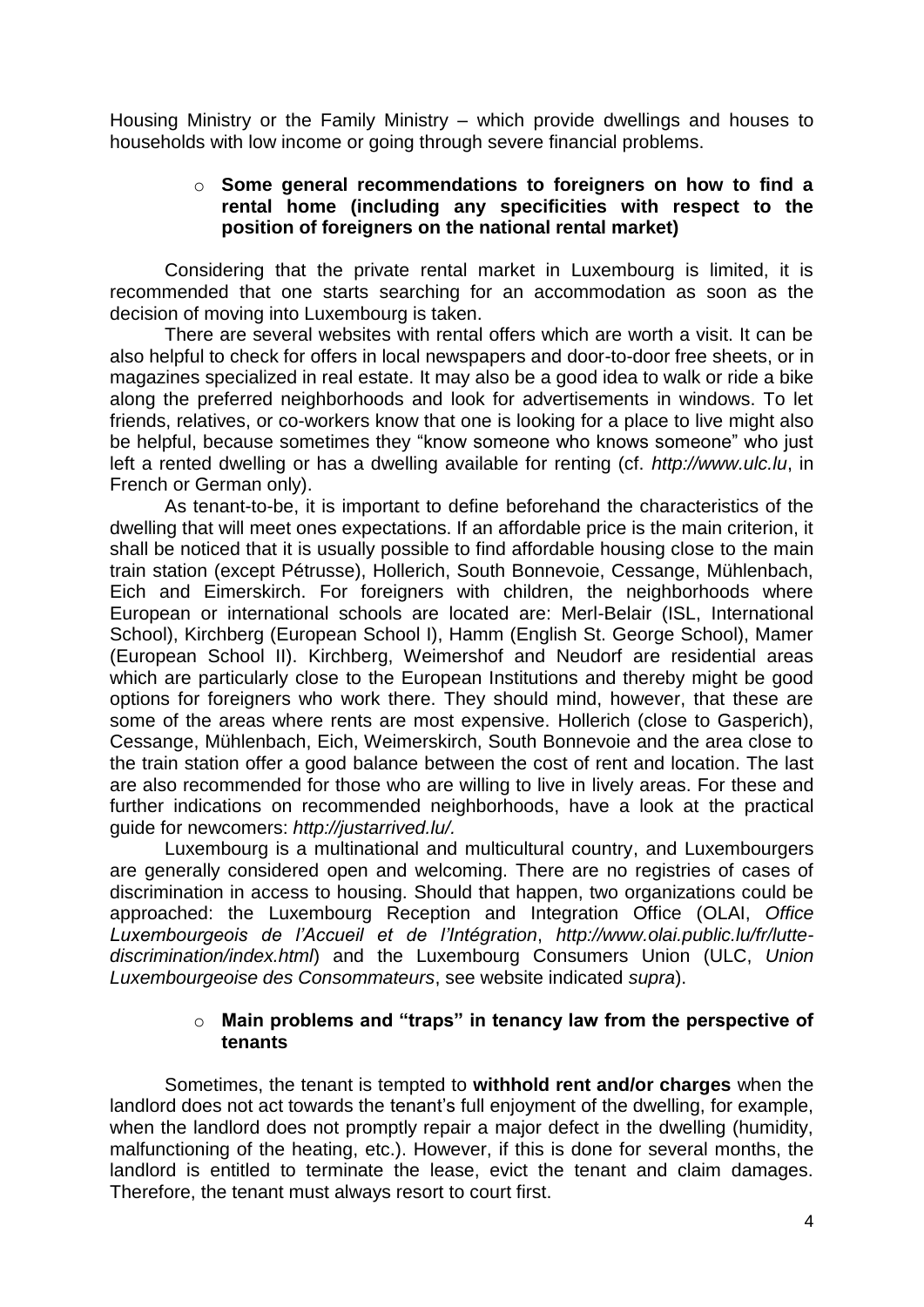Before the rental agreement starts being performed, the tenant sometimes neglects the importance of an **inventory**, particularly when the dwelling is furnished. As a rule, tenant and landlord should provide an inventory, both in the beginning and in the end of the contractual relationship. The inventory is compulsory by law, in case the landlord demands a rent guarantee. These documents show the losses for which the tenant is liable, and do not include those which arise from the normal use of the dwelling and/or its content. If such inventory is not made, this situation will benefit the landlord, because the Civil Code (Art. 1720) provides that the rental dwelling must always be delivered to the tenant in a perfect state and that it also should be returned by the later in the same state. Therefore, in case there is no inventory, the tenant might have to financially support costs which will turn the dwelling into a much better state than it was in upon the delivery of the dwelling.

Quite frequently, the **increase of rent** by the landlord is unlawful. This happens, for example, when the landlord increases the rent before he or she is legally allowed to do so, and when he or she settles on an amount which is against the law. The increase of rents must go through a specific process if the tenant does *not* agree with the increase of the rent. In such a case, the landlord must first notify his or her intention in written form, and the tenant must then wait one month before being able to present its case before the rent commission of the municipality where the dwelling is situated. The competent rent commission summons the parties and attempts for conciliation. If an agreement is reached, minutes are written and signed by the parties; otherwise, the commission determines the amount of rent (or the amount of advances for charges).

Sometimes, the tenant **terminates the rent contract without proper withdrawal notice.** This can happen sometimes with EU workers, who are called to work in another city and must leave within a short period of time. In a contract for an indefinite period, termination implies a minimum period of notice of three months (six months in case of personal need of the landlord), except if the contract provides for a longer period of notice. If it is a fixed-term contract, it must be terminated in the last day of the contract. If the periods of notice are not adhered to by the tenant, the latter might have to pay damages to the landlord. To avoid this, the tenant might be interested in convincing the landlord to draft a diplomatic clause in the rental agreement.

According to the law in force, the landlord cannot impose on the tenant responsibility for all costs. He or she can only be responsible for the costs he or she 'consumed' or contributed to (*charges locatives*).

The costs which **will normally be placed at the expenses of the tenant** are:

- energy consumption within the dwelling and common parts of the building (lightening of stairs and elevator);
- maintenance costs of the common parts (gardener, cleaning up of stairs, elevator);
- costs of minor reparations in case they are not due to the dilapidated condition of the dwelling or *force majeure;*
- municipal taxes connected to the use of the dwelling, for example, the household waste removal tax.
- technical assistance expenses (*frais de gérance technique*).

The costs which **cannot be placed at the expenses of the tenant** are:

- reading fees of the calorimeters;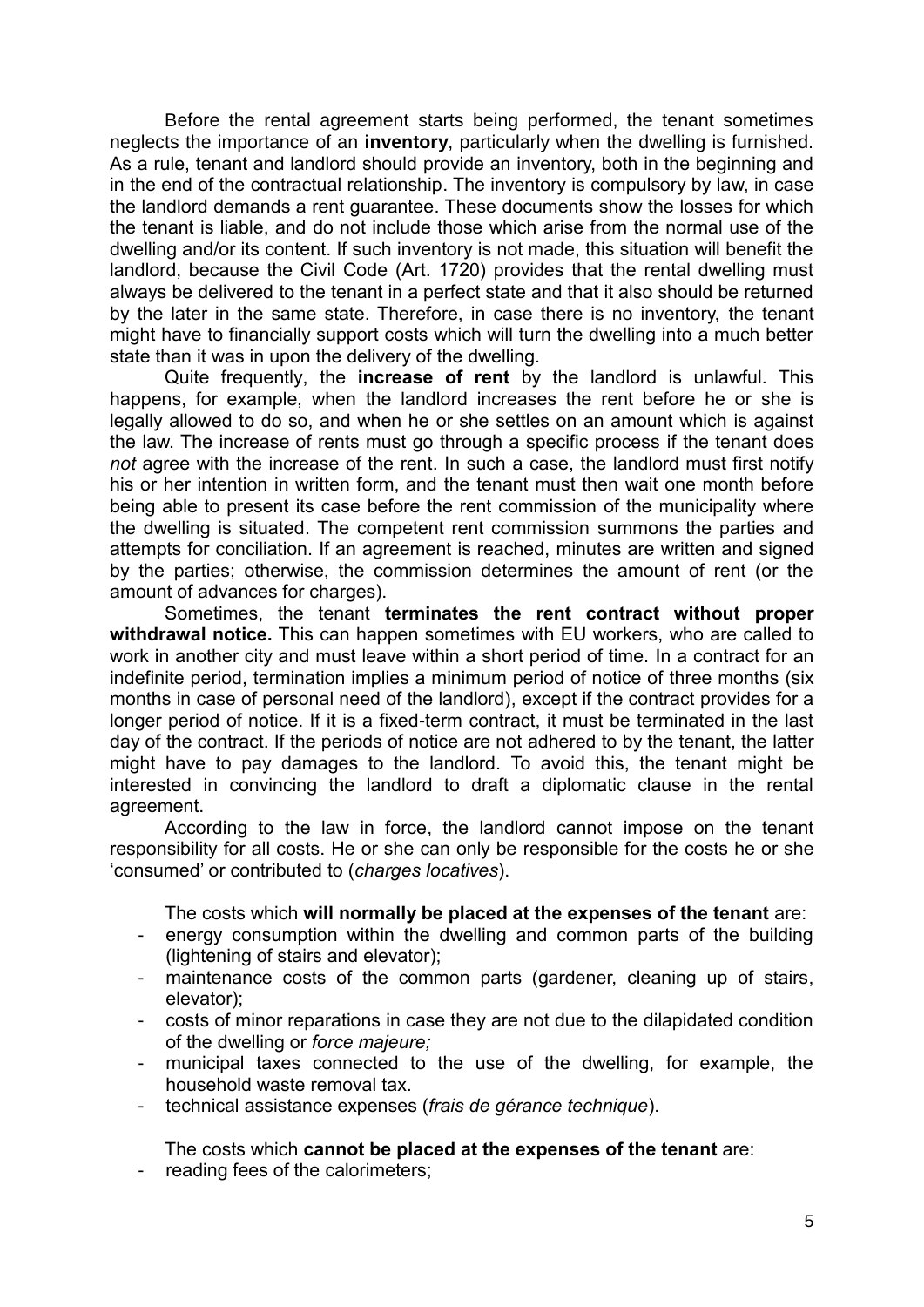- replacement of floors due to deterioration caused by normal use and all the works related to the roof of the dwelling (isolation, maintenance of gutters; reparation of the curb, etc.).

| <b>Français</b>                     | <b>Deutsch</b>          | <b>English</b>            |
|-------------------------------------|-------------------------|---------------------------|
| Agent immobilier                    | <b>Immobilienmakler</b> | Estate agent              |
| Augmentation de loyer               | Mieterhöhung            | Rent increase             |
| Bail à loyer                        | Mietvertrag             | Rental agreement          |
| <b>Bailleur</b>                     | Vermieter(in)           | Landlord                  |
| <b>Charges locatives</b>            | Mietnebenkosten         | <b>Utilities</b>          |
| Copropriété                         | Mieteigentümerschaft    | Condominium               |
| État des lieux                      | Übergabeprotokoll       | Inventory                 |
| Frais de commission                 | Maklergebühren          | (Real) estate fees        |
| Garantie locative                   | Kaution / Mietgarantie  | Security deposit          |
| Hypothèque                          | <b>Hypothek</b>         | Mortgage                  |
| Locataire                           | Mieter(in)              | Tenant                    |
| Logement                            | Unterkunft / Wohnung    | <b>Dwelling</b>           |
| Loyer                               | Miete                   | Rent                      |
| Maison en range/Maison<br>mitoyenne | Reihenhaus              | Townhouse/rowhouse        |
| Préavis                             | Kündigungsfrist         | <b>Termination notice</b> |
| Remise des clés                     | Schlusselübergabe       | Handover of the keys      |
| Réparations                         | Reparaturen             | Maintenance works         |
| Réparations esthétiques             | Schönheitsreparaturen   | Cosmetic repairs          |
| Résiliation                         | Kündigung               | Termination               |
| Sous-location                       | Untervermietung         | Sublease                  |
| Sursis à déguerpissement            | Räumungsaufschub        | Delay for eviction        |

# *Important legal terms related to tenancy law***"**

\* Although Luxembourgish is also an official language in Luxembourg, it is less used in written language than French and German and thereby it was not included in this table.

# <span id="page-5-0"></span>**2. Looking for a place to live**

# <span id="page-5-1"></span>**2.1. Rights of the prospective tenant**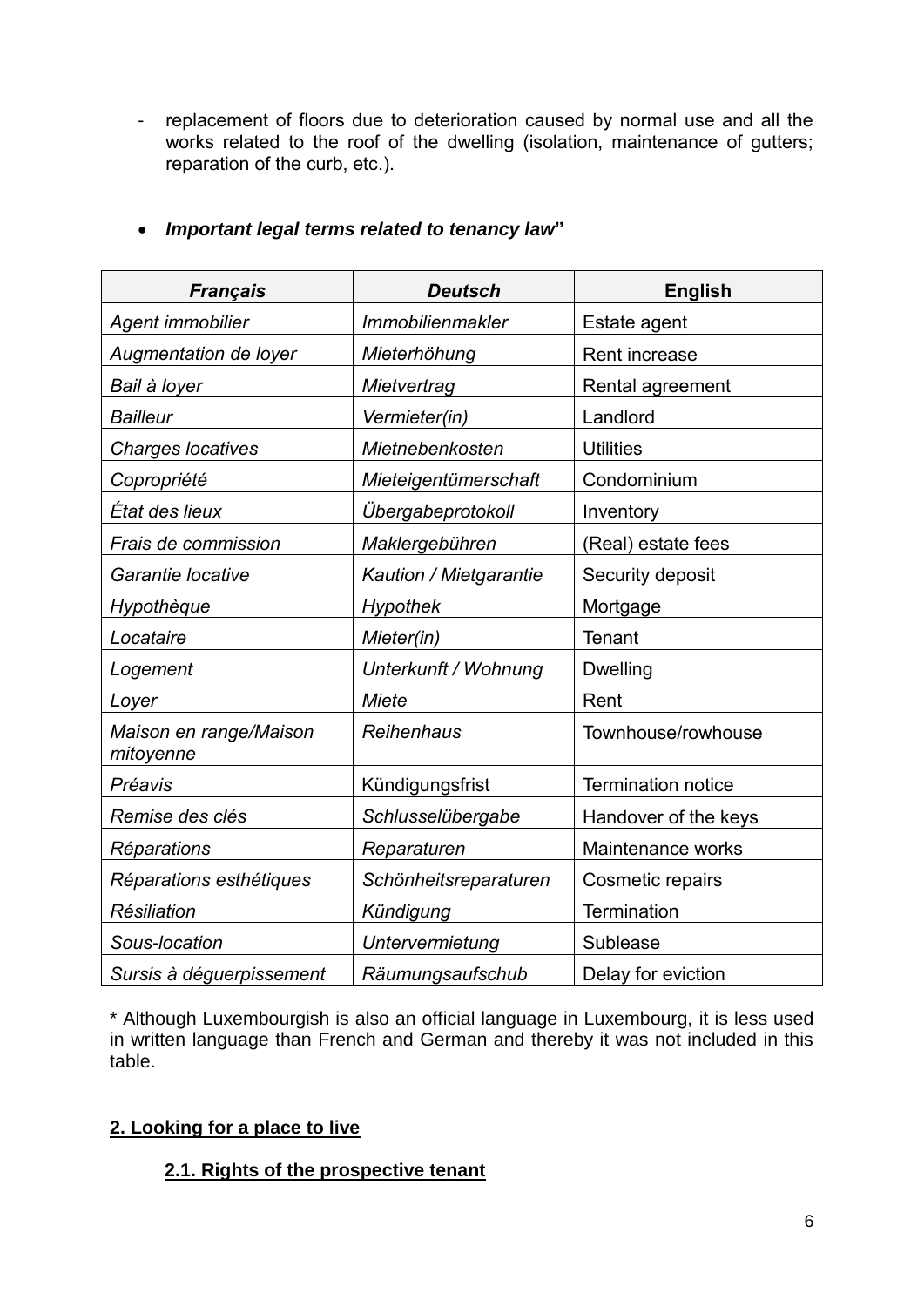#### **What bases for discrimination in the selection of tenants are allowed or prohibited? What about, for example, status as a foreigner, student, unmarried partner, or person with a short-term work contract?**

Usually, the landlord chooses the tenant he or she wishes and does not have a duty of justifying the grounds for the refusal. However, the landlord is not entitled to discriminate against tenants based upon certain grounds. Indeed, the law on equal treatment (*Loi sur l'égalité de traitement*) of 28 November 2006 (*<http://www.legilux.public.lu/leg/a/archives/2006/0207/a207.pdf>*) **prohibits any kind of discrimination** on the grounds of religion, handicap, age, sexual orientation, race or ethnical origin in several spheres of private life, including access to housing (Art. 2, h). Therefore, the landlord does not have the right of refusing to rent the dwelling to a person on the grounds of any of these reasons. These prohibitions are, however, very general and unspecified.

The Centre for Equal Treatment (CET) "*provides assistance to people who*  feel that they have been the victim of discrimination by providing them with an *advisory and orientation service intended to inform victims regarding their individual rights, the legislation, case law and the means for claiming their rights*" (*<http://cet.lu/en/>*) but it only intervenes as far as the grounds for discrimination prohibited by the law on equal treatment are present. This means that students, unmarried partners and persons with short-term work contracts could not rely on a national law to invoke discrimination in the access to housing. Therefore, in case any of these people considers that they have been victim of discrimination, he or she should contact the *Service Logement* of the Luxembourg Acceptance and Integration Office (OLAI).

There, are, however, some **grounds of discrimination which are permitted** and which are aimed at benefiting the less wealthy sectors of the population.

As regards social housing, the *Fonds du Logement* (*[http://www.fondsdulogement.lu](http://www.fondsdulogement.lu/)*) excludes applicants who are owners or usufructuaries of another dwelling or have a right to inhabit another dwelling. The *Agence Immobilière Sociale* also excludes applicants who already own a dwelling or dwellings. It also excludes applicants who have an income which surpasses a specific amount, who do not have a valid residence permit and those who are not enrolled in a health system.

Only students registered at the University of Luxembourg can accede to a student accommodation rented by such University.

#### **What kinds of questions by the landlord are allowed (e.g. on sexual orientation, intention to have children etc.)? If a prohibited question is asked, does the tenant have the right to lie?**

For an entity to be entitled to process private data, it has to observe the "principle of legitimacy". This principle provides that private data can be processed, among other reasons, when that data is necessary for the execution of a contract. When it is not, the entity shall prove, at least, that it has a justified interest and that the process of data will not affect the life of the individual it concerns.

The health state and the sexual orientation, however, belong to the so-called group of "sensitive" private data. The processing of this data is, in principle, prohibited, and it can only take place when it is preceded by an express authorization by the National Commission for the Protection of Data (*Commission nationale pour la protection des données*, *[www.cnpd.lu](http://www.cnpd.lu/)*).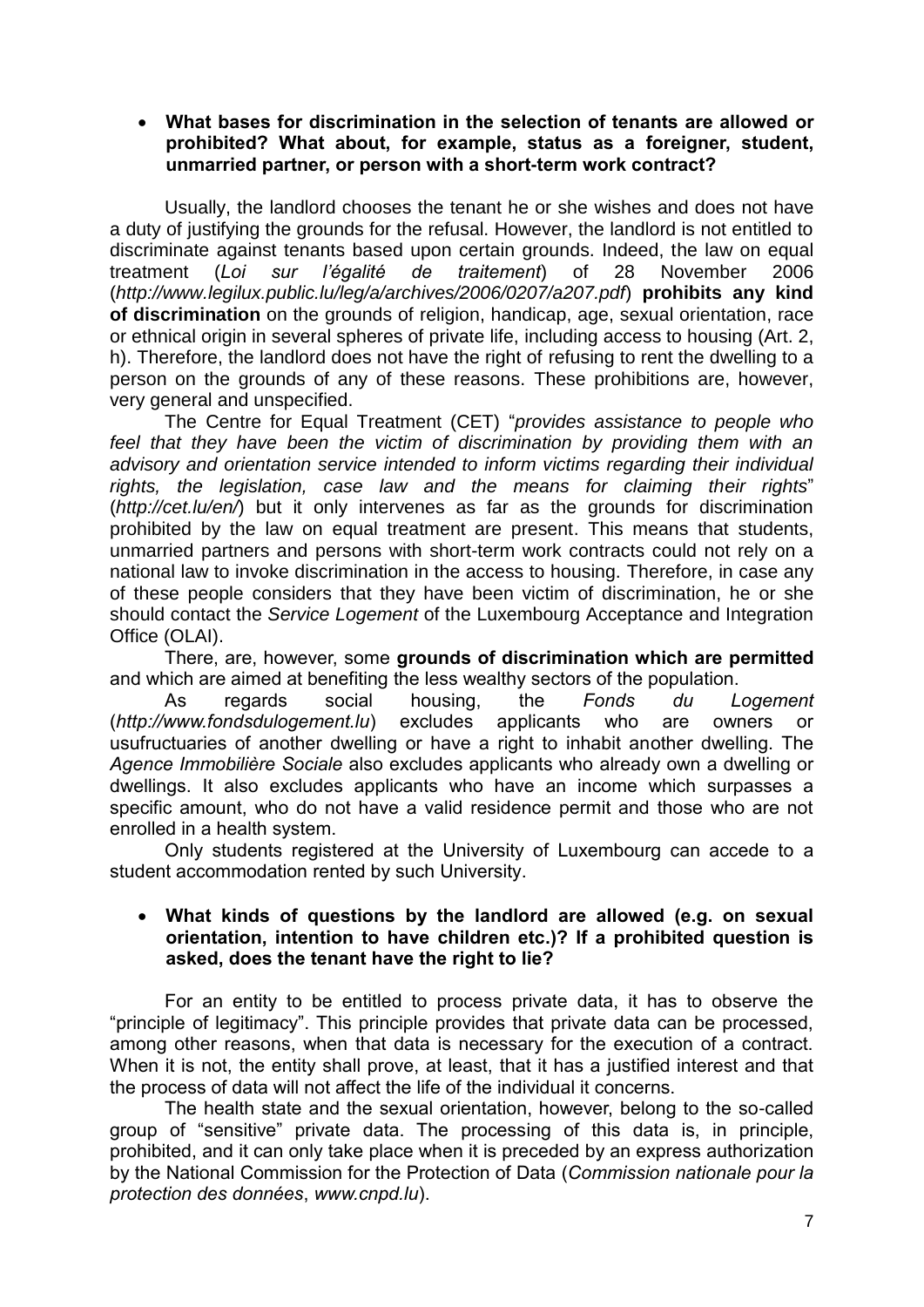#### **Is a "reservation fee" usual and legal (i.e. money charged by the landlord to allow the prospective tenant to participate in the selection process)?**

According to the law on residential rental agreements, of 21 September 2006 (available in French: *<http://eli.legilux.public.lu/eli/etat/leg/loi/2006/09/21/n1>*), the "conclusion of the rental agreement cannot be connected to the payment of amounts other than the rent". Exception is made, in the same article, for the payment of the guarantee deposit, which is allowed, but not to any kind of reservation fees. From that we may conclude that these would be null and void, i.e., invalid and of no effect.

#### **What kinds of checks on the personal and financial status of the tenant are usual and legal (e.g. the landlord requiring an independent credit report)?**

Very often, the landlord requires from the tenant a copy of a recent pay sheet (*fiche de salaire*) to ensure that the tenant has regular income which would enable him or her to pay the rent. Some landlords demand a certificate of good conduct (*certificat de bonnes vie et mœurs*). This information is considered in accordance with the law, justified and legitimate, and therefore the tenant is advised to provide it.

#### **What is the role of estate agents in assisting the tenant in the search for housing? Are there other bodies or institutions assisting the tenant in the search for housing?**

Estate agents have different roles, depending on the power of attorney (*procuration*) they have. Agents with a general power of attorney are usually in charge of finding a new tenant, writing the lease agreement, providing rental management service (when the dwelling is aimed at being leased) or finding a purchaser, writing the sales agreement and taking over administrative tasks (whenever the dwelling is aimed at being sold). Agents with a special power of attorney will be entitled to find a new tenant or purchaser and/or to write the lease or sales agreement respectively.

Besides real estate agencies, also relocation agencies (*agences de relocation, <http://www.editus.lu/ed/fr/recherche.html?q=relocation>*) provide personalized assistance to prospective tenants to find a dwelling, a school for their children, etc. European institutions may provide as well some assistance in finding a dwelling in relation to their workers.

#### **Are there any accessible "blacklists" (or equivalent mechanisms) of bad landlords or tenants? Is there a system for rating and labelling preferred landlords or tenants?**

Such lists are not available, and if they were, they would be in infringement of the law, as they would present serious privacy issues.

# <span id="page-7-0"></span>**2.2. The rental agreement**

 **What are the requirements for a valid conclusion of a rental contract (is written form necessary; is registration necessary and if yes, what kinds of fees apply lawfully)?**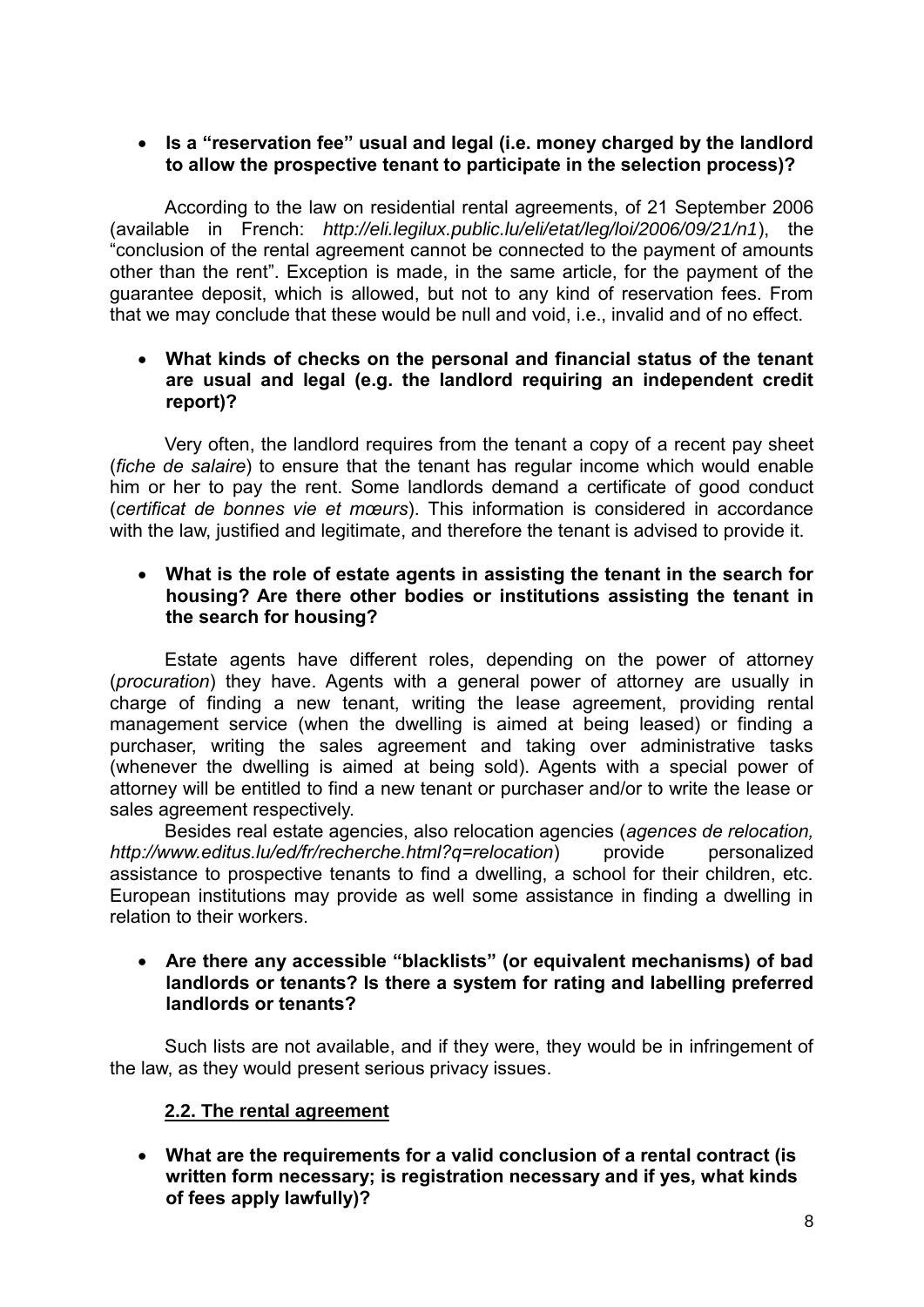The Luxembourg Civil Code and the law of 21 September 2006 provides that rental agreements do not have to be written to be valid, i.e., that they can be oral as well. The tenant is however advised to ask the landlord for a written, signed contract, which might be important in the event of a dispute. Written agreements should be registered within the three months following the signature of the contract. For that purpose, an original of the contract shall be presented to the Land Registration and Estates Department (*Administration de l'Enregistrement et des Domaines, [www.aed.public.lu](http://www.aed.public.lu).this/)*). This institution will charge the landlord an amount corresponding to 0.6% of the cumulated amount of rents for the period of validity of the contract. If, for example, the contract is concluded for two years, the amount will be calculated on the basis of 36 months of rent. In case the contract is concluded on an open-ended basis, the amount will be calculated on a basis of 20 years of rent. A registered rental agreement can be beneficiary for the tenant, among other reasons because it can protect him or her in case the dwelling is put on sale. Therefore, the tenant is advised to ask the landlord for a proof of registration (stamp of the Land Registration and Estates Department) or, otherwise, to do the registration himself or herself, as there is no cost for doing so.

# **What is the mandatory content of a contract?**

# o **Which data and information must be contained in a contract?**

In Luxembourg, the parties to a rental agreement are totally free to define the contents of the contract, and therefore tenants shall be particularly careful with the contractual terms. Before signing, the tenant should verify that the contract includes:

- **identity** of the parties (and, in case there is more than one tenant, if they are jointly liable for the performance of the contract);

- **start date** of the agreement;
- exact amount of the **rent**;

- rental **charges**;

- **management fees** (if the tenant has to pay them);

- **length** of the rental agreement (if it is not indicated, the agreement will be openended) and the modalities of termination foreseen (with or without period of notice);

- **description** of the object of the agreement, namely, every room or part of the dwelling or building (e.g., does it include the garage or the garden?).

- in case the dwelling can be characterised as a **luxurious dwelling** (under Art. 6 of the law on rental agreements), the contract shall expressly indicate it and provide that Arts. 3 to 5 of the same law are not applicable.

- amount of the **deposit** and, if possible, the way how it will be managed by the landlord (deposit in a bank account?) and whether the tenant is allowed to collect interests (important in case a large amount is involved).

- who is responsible for which **reparations**.

#### o **Duration: open-ended vs. time limited contracts (if legal, under what conditions?)**

It is common in Luxembourg that rental agreements run for one to three years, renewable by tacit agreement from year to year or for a period of several years.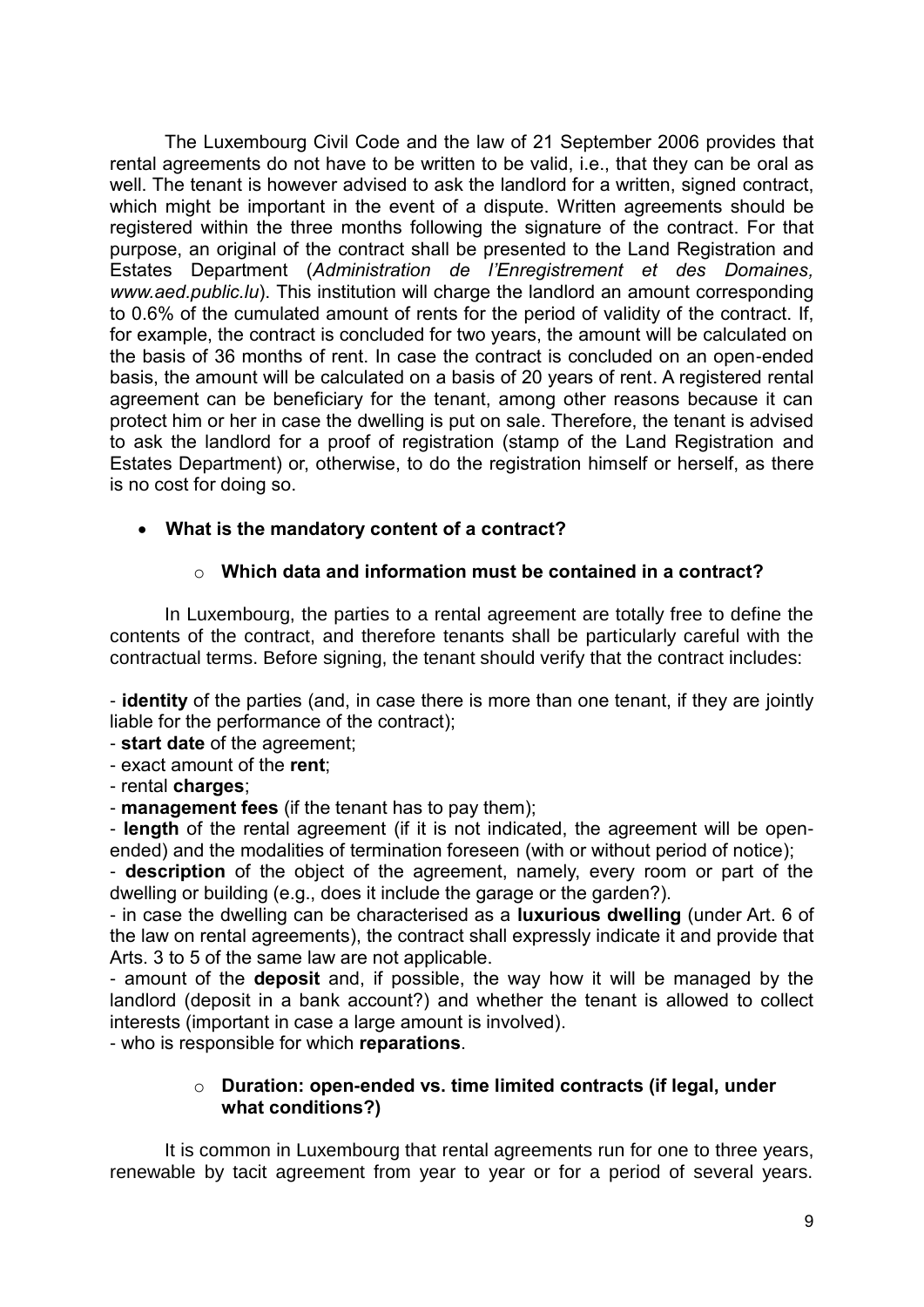Nevertheless, as the parties to a rental agreement enjoy full contractual freedom concerning the contract's length, a shorter or longer lease is admissible as well.

If the length of the contract is not indicated in the contract  $-$  or in case the contract is only verbal – it will, as we have mentioned, be qualified as an open-ended contract.

The tenant should therefore check the relevant clause and bear in mind that he or she may not be able to terminate a fixed-term lease early if it does not contain a diplomatic clause; the landlord may refuse to terminate it, and the rent will be payable until the end of the specified fixed duration (e.g. three years).

#### o **Which indications regarding the rent payment must be contained in the contract?**

As far as the rent is concerned, it is important to ascertain whether or not the amount provided for in the contract includes the advances on rental charges.

In the case the landlord arranges with the tenant that the latter will not pay the first rent(s) in exchange for carrying out works, that arrangement shall be expressly stated in the agreement as well.

#### **Repairs, furnishings, and other usual content of importance to tenant**

#### o **Is it legal for the landlord to shift the costs for certain kinds of repairs (if yes, which) to the tenant?**

Art. 1754 of the Civil Code provides that, in case nothing is provided in that respect in the rental agreement, the tenant will be responsible for minor repairs (*menues réparations locatives*). "Minor reparations" are those which arise from the use of the dwelling, among others, the reparation of leaking taps, the replacement of light bulbs and the maintenance of the hot water system. Minor reparations will, nevertheless, have to be done at the expenses of the landlord in case the tenant proves that they are due to wear and tear.

Except where the contract provides otherwise, the landlord is responsible for major reparations. This is expressly provided for in Art. 1720 of the Civil Code. However, the landlord might be able to prove that major works had to be carried only due to the negligent use that the tenant made of the installations or in case of voluntary degradations. In that case, the tenant will be responsible for the costs of the works.

#### o **Is the landlord or the tenant expected to provide furnishings and/or major appliances?**

Art. 1720 of the Civil Code provides that the landlord should "deliver the thing in a good state of repair in all respects", i.e., a dwelling correspondent to certain criteria of safety and cleanliness.

If the rental agreement is over a furnished dwelling, the landlord is expected to provide the furniture which is considered necessary for a normal use of the dwelling. Otherwise, i.e., if the tenant signed a rental agreement over a non-furnished dwelling, the tenant shall provide furniture. In fact, in the latter case providing the necessary furniture will be one of the tenant's contractual obligations.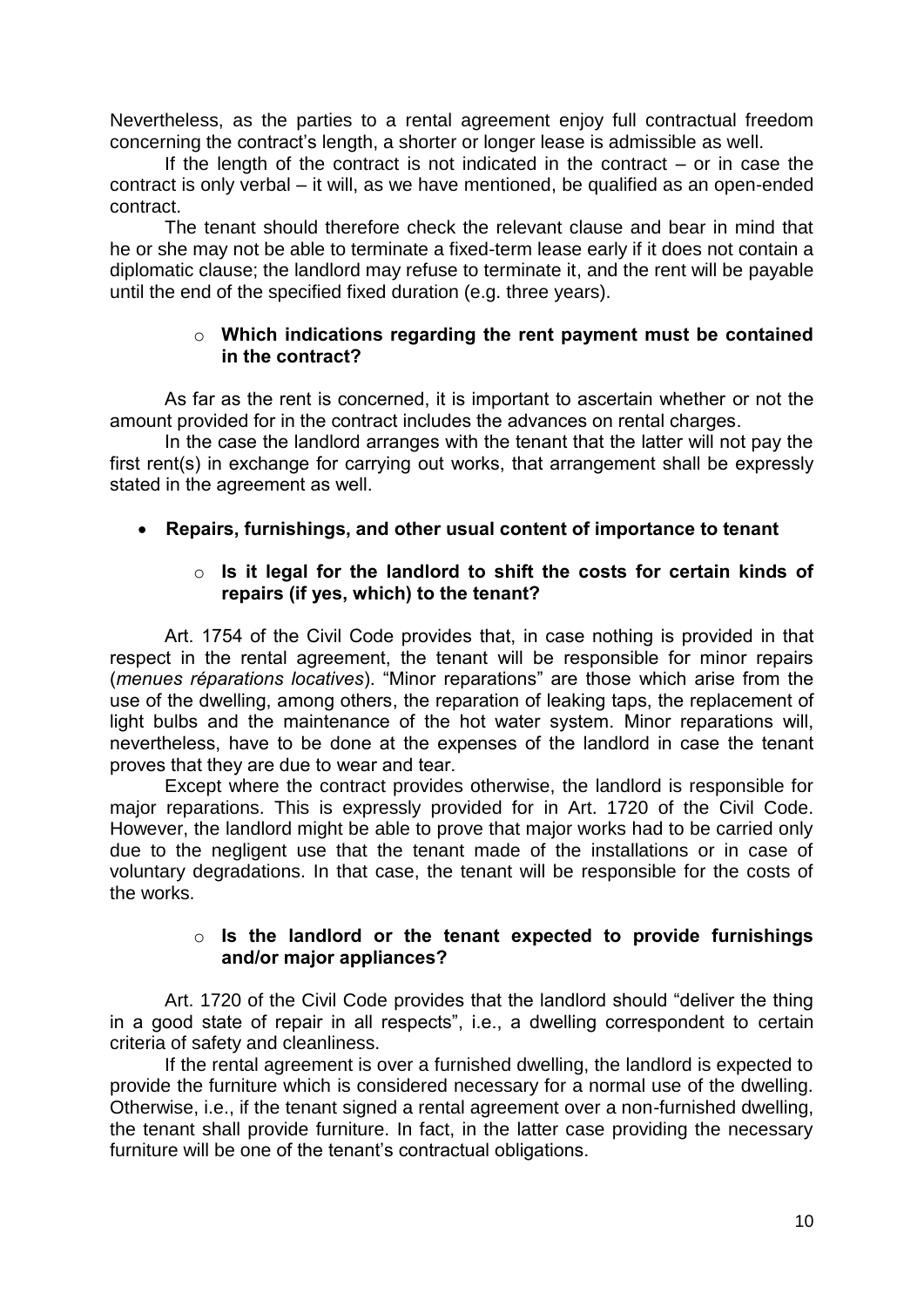#### o **Is the tenant advised to have an inventory made so as to avoid future liability for losses and deteriorations (especially in the case of a furnished dwelling)?**

It is in the tenant's best interest that an inventory is made *before* the rental agreement takes effect, as it is otherwise assumed that the tenant received the dwelling in a state fit for renting. Any defect that the dwelling had before the contract starts being executed, shall be registered in the same inventory; otherwise, the tenant will be obliged to repair it or compensate the landlord. For elaborating the inventory, the tenant is advised to check the functioning of doors, windows, electrical and sanitary equipment, taps, floor, etc. The landlord might want to register the number of movable objects available for use as well (keys, sanitary appliances, entrance mat, etc.).

#### o **Any other usual contractual clauses of relevance to the tenant**

As we have described, it is usual that tenants and landlords conclude one to three-year leases, with tacit renewal on a yearly basis thereafter. If the tenant intends to terminate the agreement before that period is reached, he or she will probably be expected to pay the remaining rents until the end of the length settled under the agreement. Any tenant who is likely to be transferred on a short notice, e.g., workers at the European Union institutions, should ask for the insertion of a "diplomatic clause" in the tenancy agreement. This clause should provide for the right of the tenant to terminate the lease by giving notice at any time in case he or she is transferred by the respective employer. This clause should remain in force for the whole length of the lease. In exchange for early cancellation, the landlord may require that the tenant incurs expenses for renovations necessary for renting the dwelling to another tenant. That is the case of the costs of the professional repainting of the walls or cleaning of the premises.

**Parties to the contract**

#### o **Which persons, though not mentioned in the contact, are allowed to move into the apartment together with the tenant (partner, children etc.)?**

Whenever a married couple moves into a rental dwelling, the dwelling will be the residence of the family and thus the children will be entitled to live there as well. In this case, only one of the spouses must sign the contract.

In case of a partnership (*loi du 9 juillet 2004*), or another non-marital relationship, both should sign the contract. If only one signs, on the one hand, only he or she will be responsible for the whole performance towards the landlord; on the other hand, however, only he or she will be recognized as tenant towards the landlord and thus only he or she will have security of tenure.

#### o **Is the tenant obligated to occupy the dwelling (i.e. to use as tenant's primary home)?**

Within the private rental sector, there is no rule from which we may conclude that the tenant must occupy the dwelling permanently. The tenant may equally use it as a secondary home, or as a private office, provided that he or she carries on paying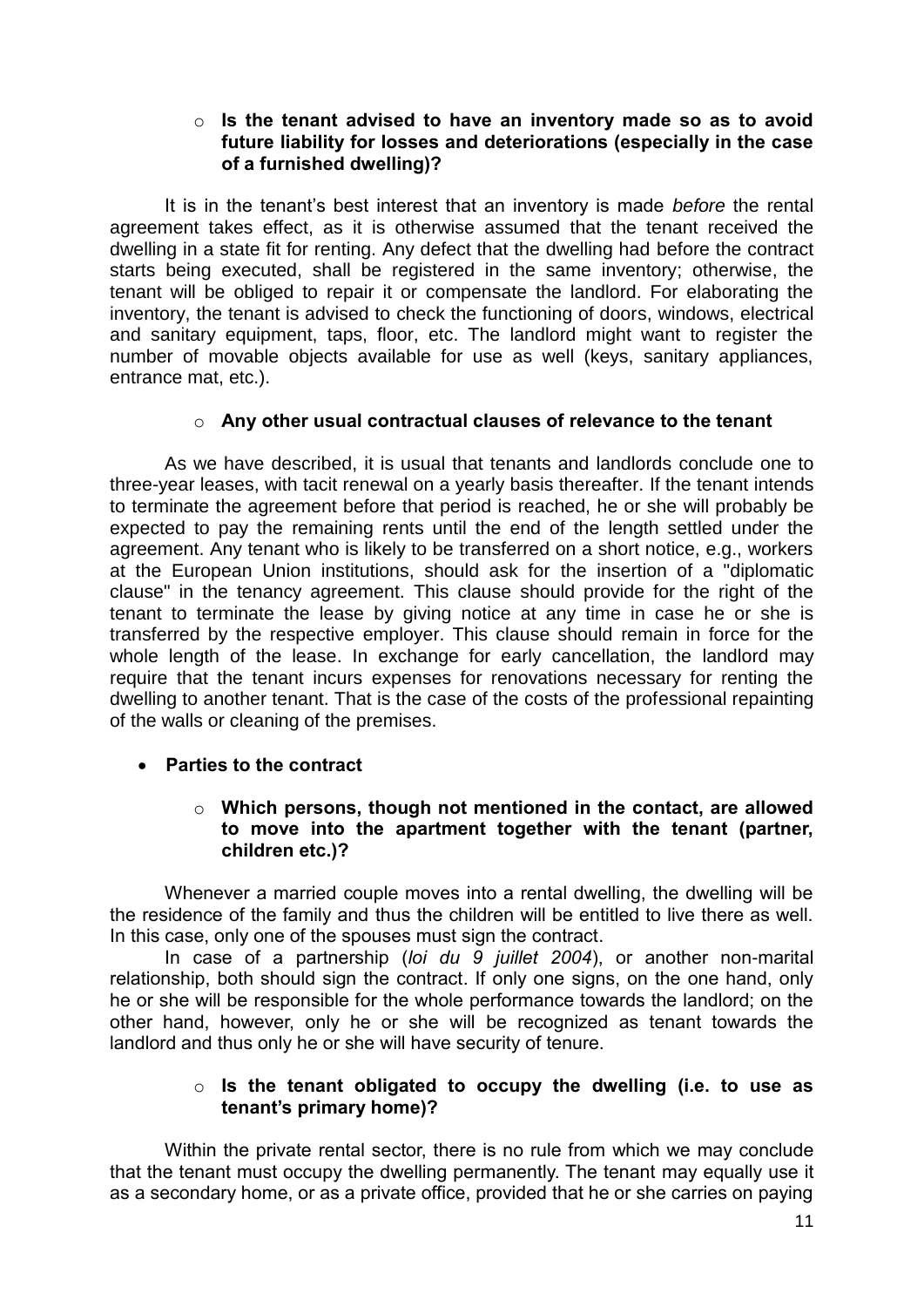regularly the rent, that he or she uses the dwelling as a landlord would do (as a "*bon père de famille*") and that he or she maintains the dwelling in good condition. Before long periods of absence the tenant must, for example, ensure that: the dwelling is properly closed (to avoid thefts) and protected from direct sun exposure (to avoid damage to wooden furniture or floor); the taps are not dripping (to avoid floods); the dust bin is emptied (to avoid smells), etc.

In the social rental housing, however, the non-occupation of a dwelling effectively and continuously by the household (without "legitimated motivated absence") is a serious and legitimate grounds for termination of the rental agreement (Art. 35 of the Grand-ducal Regulation of 16 November 1998 setting the execution measures concerning social rental dwellings, *[http://www.ml.public.lu/pictures/fichiers/mesures\\_execution\\_locatifs.pdf](http://www.ml.public.lu/pictures/fichiers/mesures_execution_locatifs.pdf)*).

# o **Is a change of parties legal in the following cases?**

#### **divorce (and equivalents such as separation of non-married and same sex couples);**

Whenever the tenant separates from his or her spouse or partner, the landlord can be approached to conclude a new rental agreement. In case the landlord is not interested in concluding a new contract, both tenants will be jointly liable for the performance of the contract until the respective regular termination. In case the couple is not married, they will only be jointly liable in the case that both figure as cotenants in the contract.

#### **apartments shared among students (in particular: may a student moving out be replaced without permission of the landlord);**

According to Luxembourg tenancy law, a person (student or not) can dispose of the respective position as tenant in a rental agreement. As a rule, this situation through which a person takes the contractual position of another in a contract (*cession de bail*) is allowed. In residential tenancy agreements (contrary to what occurs in commercial rental agreements), the former tenant is not liable for the nonperformance of the new tenant. Usually, landlords do not object to a cession; however, to avoid finding themselves in a situation where the tenant is financially incapable of meeting his or her financial duties towards the landlord, some landlords include a clause of non-disposal of the tenant's position without their previous landlord.

This means that in the case of an apartment shared among students, where one student intends to definitely leave the apartment and the contract does not contain a clause prohibiting the disposal of their position without previous permission of the landlord, he or she will be able to find a replacement without permission of the landlord.

# **death of tenant;**

Art. 1742 of the Luxembourg Civil Code provides that the rental agreement is not extinguished by the death of the tenant. The law of 21 September 2006 completes this rule: according to Art. 13 in case of death of the tenant the rental agreement continues, for an undetermined time, in benefit of the married spouse or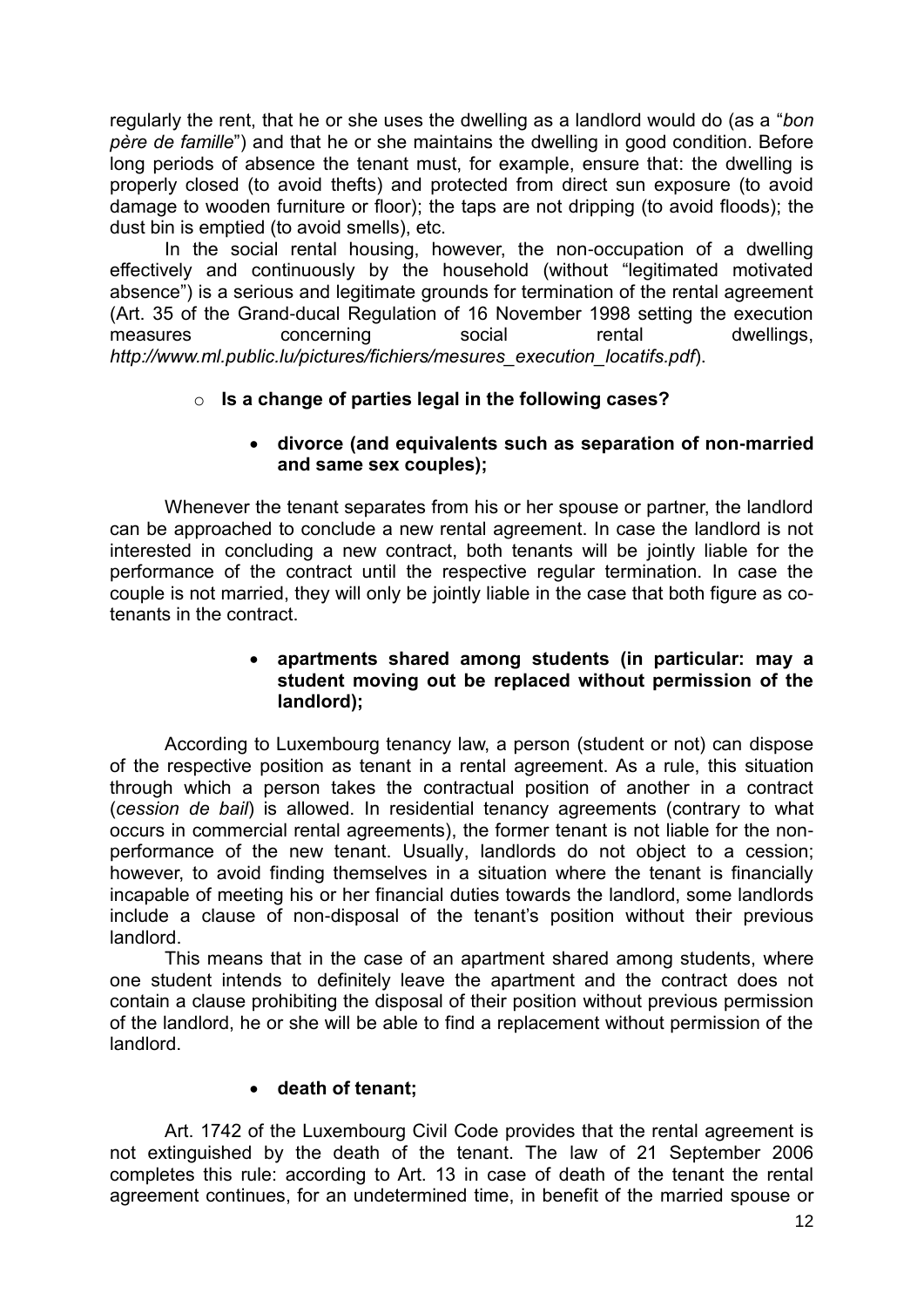declared partner (according to the law on partnerships, *loi du 9 juillet 2004*) or in benefit of the ascendants, descendants and live-in partners who had lived with the tenant in domestic community for at least 6 months and that had declared their address administratively, i.e., in the municipality where the dwelling is located.

# **bankruptcy of the landlord;**

The bankruptcy of one of the parties to the contract does not automatically imply the end of the tenancy agreement, and it does not modify the rights and obligations of the parties.

This means that if the landlord becomes bankrupt, it shall leave the rental agreement he or she concluded unaffected. However, the agreement concluded during the suspected period (up to 6 months before bankruptcy is declared) may be declared null by the court in case the value of what was consented by the bankrupted significantly surpasses what he or she received in return, namely the rent and charges (Art. 445 of the Commercial Code).

#### o **Subletting: Under what conditions is subletting allowed? How can an abuse of subletting (when the tenant is offered not an ordinary lease contract but only a sublease contract) be counteracted?**

Art. 1717 of the Civil Code provides that a tenant has the right of subletting a dwelling every time this was not expressly prohibited in the rental agreement.

In relation to an ordinary lease contract, a sublease contract presents fewer benefits for the tenant (Art. 2 of the law of 21 September 2006). Indeed, the subtenant cannot e.g. ask for a legal renewal of the lease in case of termination (Art. 12 of the law of 21 September 2006) nor benefit from the delay for eviction (Arts 16 to 18 of the same law).

#### o **Does the contract bind the new owner in the case of sale of the premises?**

In case of sale of the premises, the old owner is bonded by the rental agreement and cannot expel the tenant. The law does not consider the sale of the dwelling as a "serious and legitimate grounds" for immediate termination of the rental agreement. However, the law provides a special procedure for termination of the rental agreement by the new owner (Art. 12-6 of the law of 21 September 2006).

# **Costs and Utility Charges**

#### o **What is the relevant legal regulation of utilities (i.e. the supply of water, heating and electricity)? Must the landlord or the tenant conclude the contracts for provision of utilities?**

Most of the rental agreements provide that the costs and utility charges are to be paid by the tenant to the landlord through monthly accounts with the establishment of a count in the end of the exercise. This means that it is usually the landlord – not the tenant – who will conclude the contracts for provision of utilities. Nevertheless, landlord and tenant can agree that the tenant will conclude the contracts for provision of utilities. In this case, the tenant is free to opt for the company supplier of his or her preference.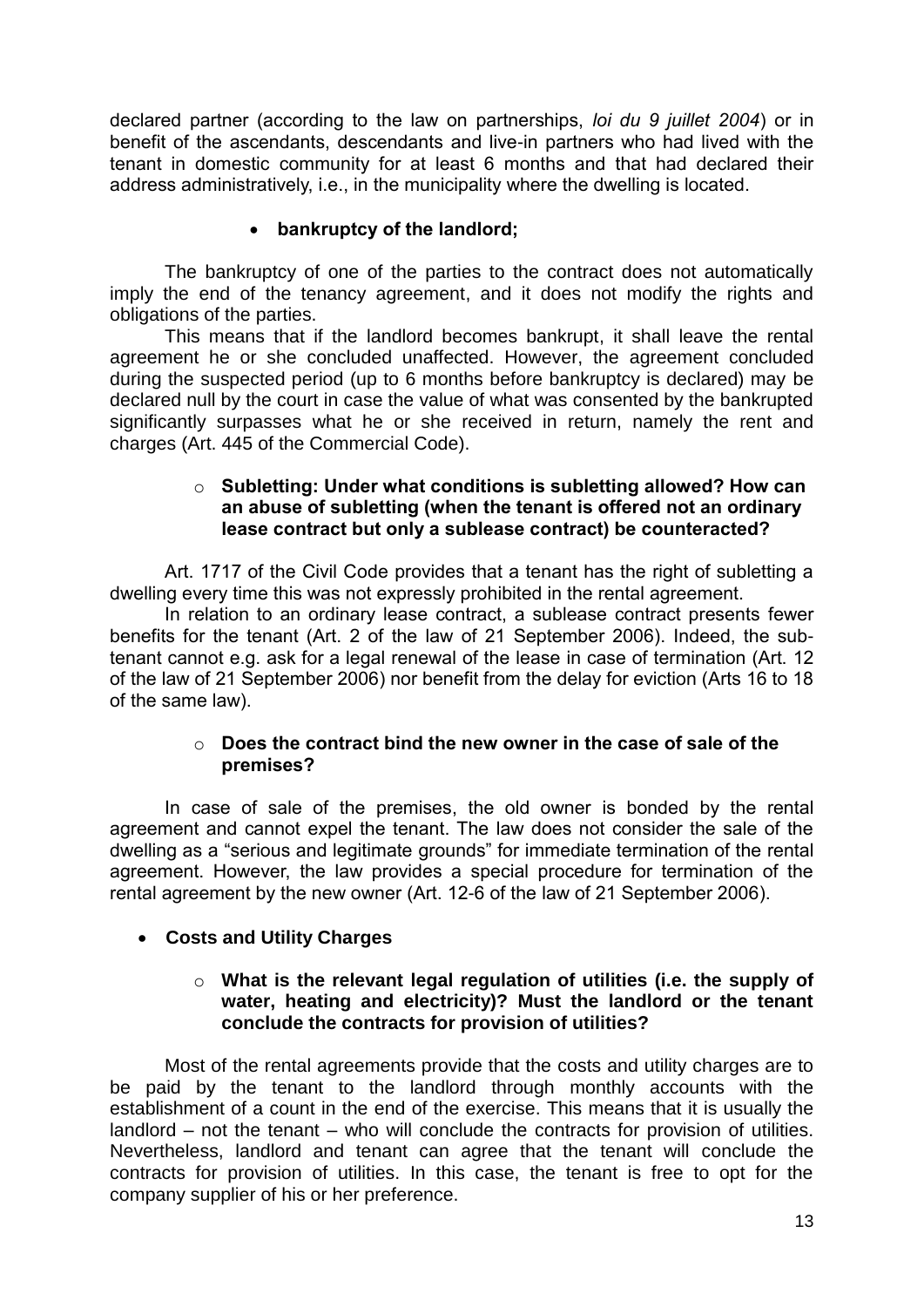#### o **Which utilities may be charged from the tenant by the landlord? What is the standard practice?**

According to Art. 5-3 of the law of 21 September 2006, the landlord can only charge the tenant the amounts that he or she is able to justify to have spent on the interest of the tenant. Those are the costs of energy consumption, current maintenance of the dwelling and common parts, minor reparations and costs connected to the use of the dwelling. Most rental agreements provide that rental charges are to be paid through monthly accounts, and that a final account has to be made after the end of each year.

#### o **Is the tenant responsible for taxes levied by local municipalities for the provision of public services (e.g. for waste collection or road repair)?**

The tenant is usually expected to pay the municipal taxes connected to the use of the dwelling, for example, the household waste removal tax. Nevertheless, landlord and tenant may agree that these expenses will be paid by the landlord.

#### o **Is it lawful to shift condominium costs, and if yes, which ones, onto the tenant (e.g. housekeeping costs)?**

Under Luxembourg tenancy law, it is usual to shift condominium costs onto the tenant, namely the maintenance costs of the common parts (house-cleaning, gardener, etc.). It would also be possible to agree that technical assistance expenses shall be paid by the tenant.

#### **Deposits and additional guarantees**

#### o **What is the usual and lawful amount of a deposit?**

The landlord is not obliged by law to ask the tenant for a deposit or bank guarantee, but most of the landlords do it. It may not surpass three months' rent. It shall be highlighted that the law prohibits the landlord from accepting any other amount, which is not the rent or the deposit.

#### o **How does the landlord have to manage the deposit (e.g. special account; interests owed to the tenant)?**

The law does not provide for a way of managing the deposit. It is, however, in the tenant's best interest that he or she asks for payment of interest on the deposit from the landlord to whom the deposit will be provided, especially when the amount of the deposit is significant. Ideally, the way of managing the deposit should be described in the written rental agreement.

#### o **Are additional guarantees or a personal guarantor usual and lawful?**

Art. 2102 of the Civil Code provides the landlord a property lien (*privilège mobilier*) over everything which is inside the dwelling. This allows the landlord to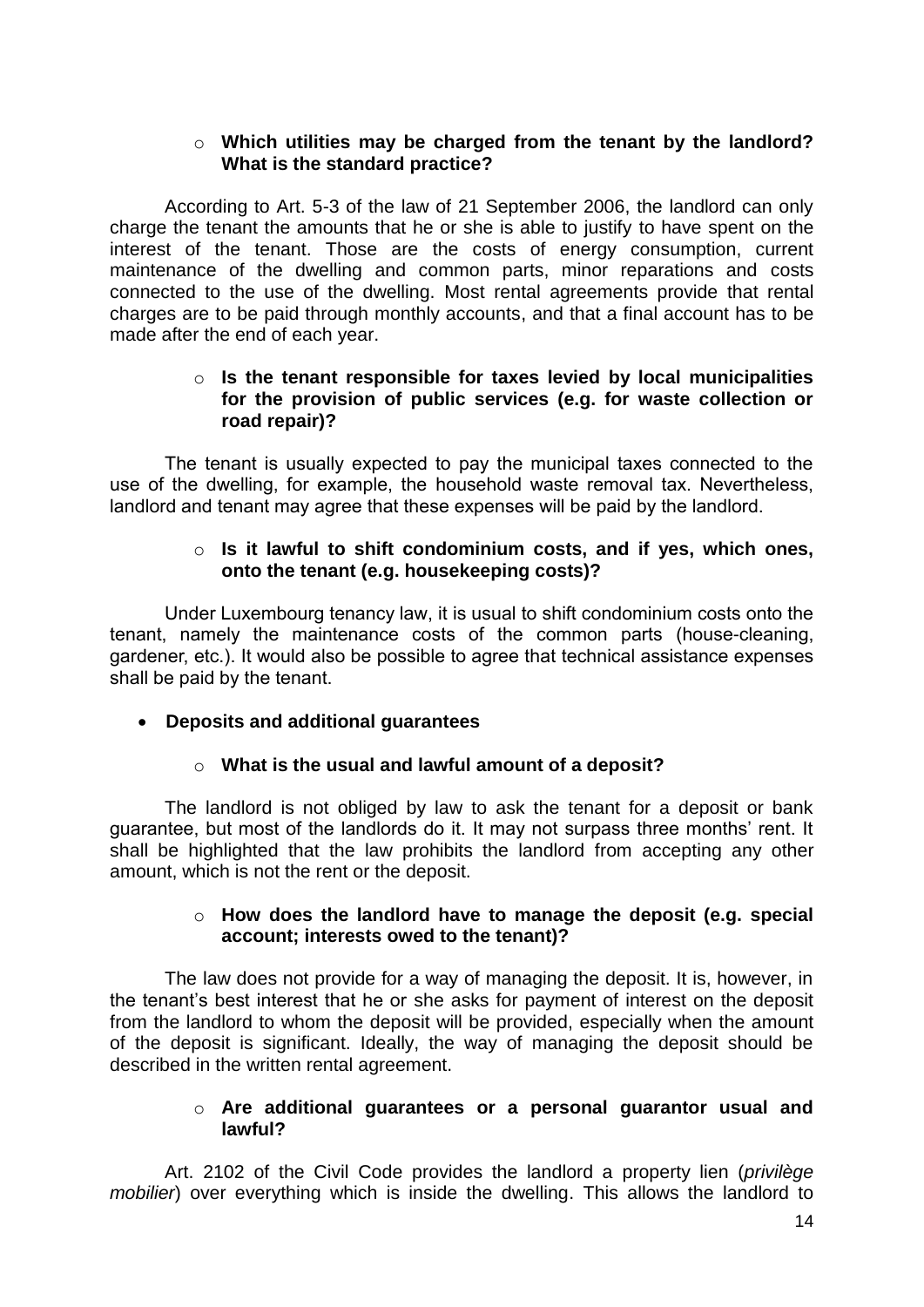whom due rents or charges have not been paid to seize the movable assets which furnish the rented dwelling.

Additional conventional guarantees or a personal guarantor are lawful, and, whenever they exist, they shall be described in the rental agreement. However, they will rarely be particularly useful.

#### o **What kinds of expenses are covered by the guarantee or the guarantor?**

Whenever there is a guarantee or guarantor, the kinds of expenses which will most likely be covered will be damages made to the dwelling, but also unpaid due rents or charges.

#### <span id="page-14-0"></span>**3. During the tenancy**

#### <span id="page-14-1"></span> **3.1. Tenant's rights**

#### **Defects and disturbances**

o **Which defects and disturbances are legally relevant (e.g. mould and humidity in the dwelling; exposure to noise e.g. from a building site in front of the dwelling; noisy neighbours; occupation by third parties)**

Luxembourgish tenancy law does not refer specifically to what shall be considered as a legally relevant "defect".

The Grand-ducal regulation of 25 February 1979 *[\(http://www.ml.public.lu/pictures/fichiers/RGD\\_modifie\\_25-02-](http://www.ml.public.lu/pictures/fichiers/RGD_modifie_25-02-1979_criteres_location_salubrite_janv2014.pdf)*

1979 criteres location salubrite janv2014.pdf) provides for the criteria of health and hygiene that dwellings shall observe for being placed at the rental market. According to this regulation, dwellings shall present "normal habitability" (Art. 2) and be constructed with materials which offer a "sufficient acoustic protection" (Art. 4).

Moreover, it is the landlord's main contractual obligation to ensure the tenant a "*jouissance paisible des lieux*", i.e., a pleasant, undisturbed enjoyment of the premises. The courts have been interpreting this obligation quite broadly, and therefore mould and humidity of the dwelling would certainly amount to nonperformance by the landlord.

As far as disturbances which are caused by third parties, especially as far as noise is concerned (building sites where the noise is produced during the day, discos or bars where noise is produced during the night etc.), the landlord cannot be made liable, and these would amount to neighbourhood disturbances "*trouble de voisinage*" which, ultimately, would have to be solved in court.

#### o **What are the tenant's remedies against the landlord and/or third parties in such situations (e.g. unilateral rent reduction vs. rent reduction to be allowed by court; damages; "right to cure", i.e., the landlord's right to repair the defect; the tenant first repairs the defect and then claims the costs from the landlord)**

As we have mentioned, the landlord is responsible for any major reparation in the dwelling which is not due to negligence of the tenant and for any reparation which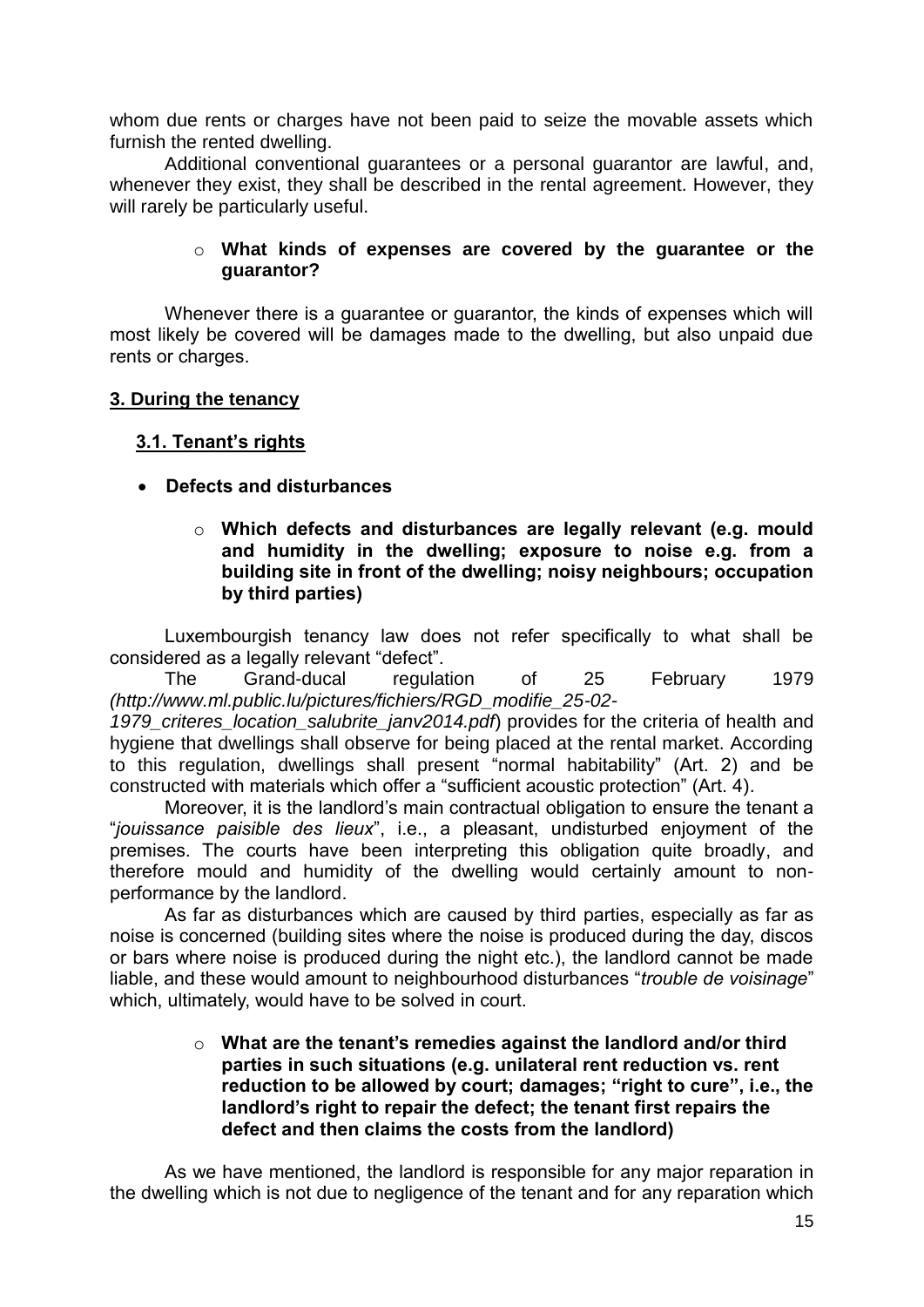is due to wear and tear. This means that the tenant is not, in principle, authorized to carry out such reparations: the landlord has thus a "right to cure". Whenever the landlord does not comply with the respective obligation, namely whenever the tenant informed him or her of the need of providing specific maintenance works or repairs, the tenant is not allowed to reduce the rent or charges unilaterally: the tenant needs a judicial authorization to reduce the rent or costs to be paid to the landlord. If the works are urgent and if the landlord does not react, the tenant can carry them and ask the landlord for their reimbursement, provided that it is proved that the works were done at the lowest possible cost.

#### **•** Repairs of the dwelling

#### o **Which kinds of repairs is the landlord obliged to carry out?**

As we have referred, the landlord is liable for major works or reparations and for reparations which are due to wear and tear. The tenant will be responsible for major works only when he or she caused them through negligent behaviour.

#### o **Does a tenant have the right to make repairs at his or her own expense and then deduct the repair costs from the rent payment?**

Minor reparations are the tenant's responsibility, which means that he or she has the right and duty of making them, without having the right of deducting them from the rent payment.

As far as major reparations are concerned, the tenant shall communicate the need of their execution to the landlord; as the latter is not entitled to enter the premises without previous authorization from the tenant and without that he or she is present, there is no other possibility of being informed that such reparations are necessary. In case the landlord refuses to provide such reparations (either by doing them personally or by paying someone to carry them), the tenant will be entitled to do them at his or her own expenses, but he or she must first obtain the authorization of a court. In case such authorization is not requested by the tenant, the tenant can still ask for a reimbursement of the costs paid, but it must be proved that the works were urgent and inevitable and that the tenant has done them at the lowest cost possible.

#### **Alterations of the dwelling**

#### o **Is the tenant allowed to make other changes to the dwelling?**

#### **In particular, adaptations for disability (e.g. building an elevator, ensuring access for wheelchairs etc.)**

The main obligation to the landlord resulting from a rental agreement consists in providing the tenant a pleasant enjoyment of the premises. This means that the landlord will be expected – if not to ensure the adaptation of the dwelling at his or own expenses – to at least authorize the tenant to provide the same.

In case the dwelling is located in a condominium and the needed changes concern the common parts (e.g. the stairs, the entrance, etc.), the general assembly of co-owners would have to be necessarily consulted and the works would depend on the respective authorization.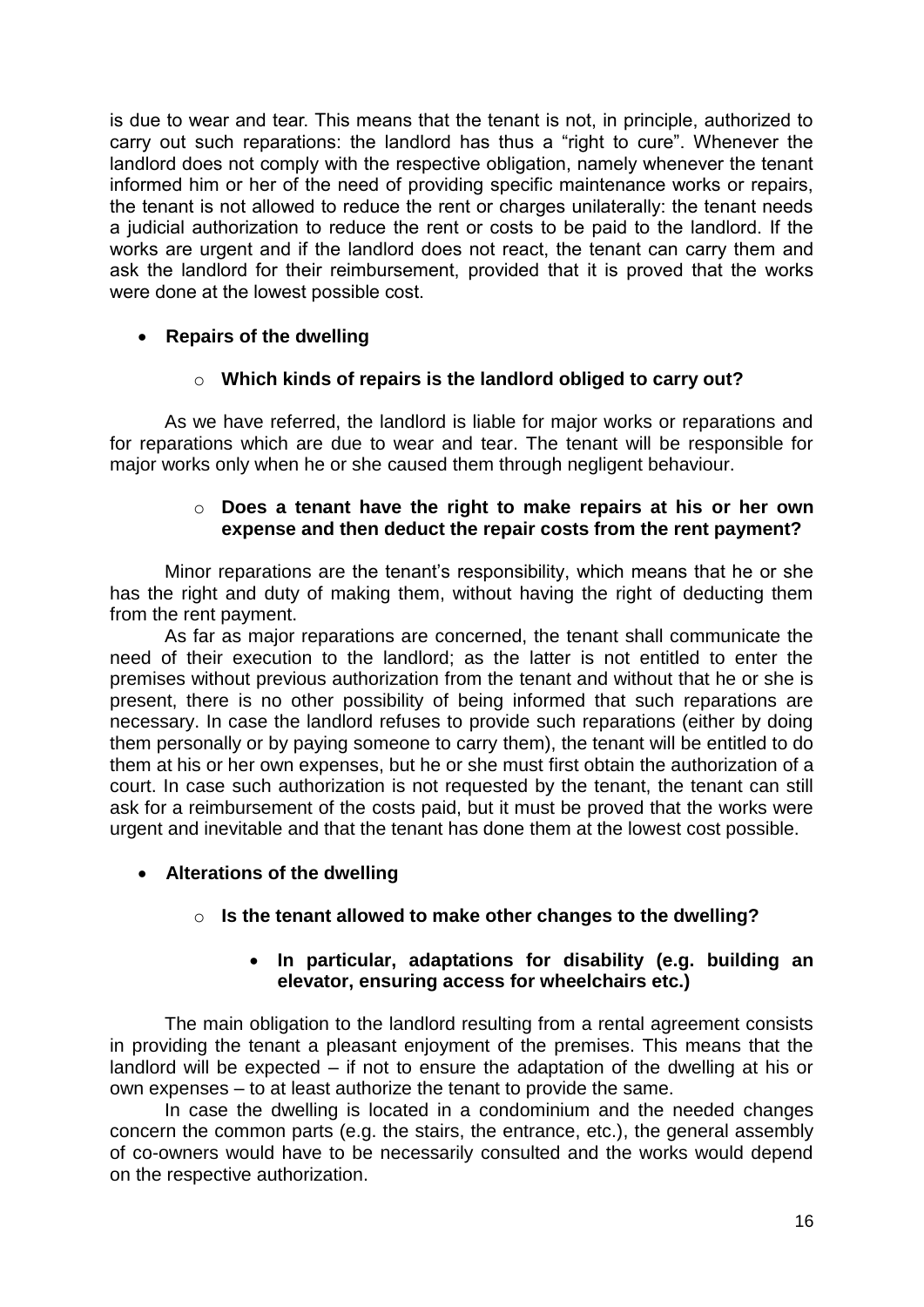## **Affixing antennas and dishes**

Very often, the installation of a parabolic antenna at the façade or the respective placement on the terrace may provoke a lively discussion. The contract term providing that installation is prohibited is valid. The tenant must comply with this rule, also because the co-ownership regulations may provide for the same prohibition. The installation of a parabolic antenna modifies the appearance of the condominium and must be authorized by the general assembly of co-owners.

# **Repainting and drilling the walls (to hang pictures etc.)**

Rental agreements often contain a clause which prohibits the tenant from performing works in the dwelling ("every work is prohibited, except when the landlord previously authorized it"). In case of disagreement, it is the judge who shall appreciate the seriousness of the infringement, but everything that one makes in a dwelling may be considered as a work (painting of a premise, change of a tap, installation of a built-in wardrobe, etc.). The judge shall evaluate whether the rejection of such works will lead to a loss in the enjoyment of the dwelling by the tenant or to a loss of the owner.

**Uses of the dwelling**

#### o **Are the following uses allowed or prohibited?**

#### **keeping domestic animals**

Some rental agreements contain a clause which expressly prohibits the tenant from having domestic animals or otherwise submits it to the previous authorization of the landlord. In other cases, the rental agreement does not refer to whether tenants are or not entitled to keep domestic animals in the dwelling.

The internal rules of the condominiums often forbid domestic animals; if that is the case, and because such rules apply to every occupier of the dwelling (not only the owners), the tenant will have to comply with this rule. In case the tenant disrespects the prohibition in the contract or in the internal rules of the condominium, or does not acquire the necessary previous authorization to keep these animals, the landlord is entitled to terminate the rental agreement.

#### **producing smells**

The tenant is only allowed to produce smells as far as this does not disturb the remaining occupants of the building.

#### **receiving guests over night**

The landlord shall ensure that the tenant enjoys the premises and must respect his or her private life and intimacy. For this reason, there would be, in principle, no reason for prohibiting him or her from receiving guests overnight, provided that it would not disturb the neighbourhood nor such reception would be done within a use of the dwelling which would militate against good morals and public order (e.g., if the tenant received clients for prostitution activities).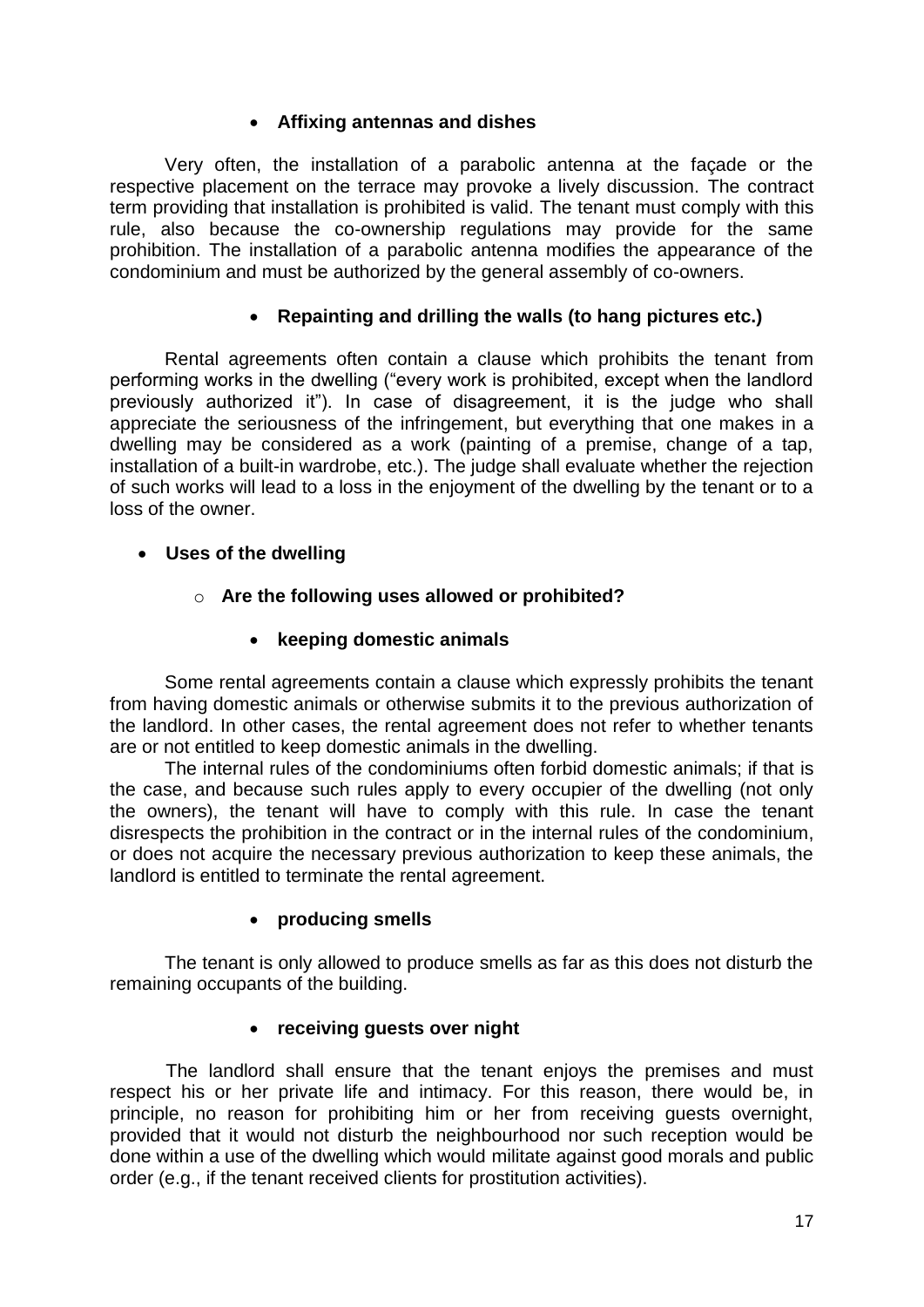It shall be highlighted that the accommodation of guests for regular, lengthy periods may constitute a serious and legitimate reason for termination of social rental agreements (Art. 35 Grand-ducal regulation of 16 November 1998).

# **fixing pamphlets outside**

It is unlikely that a rental agreement will refer to whether this activity is or is not permitted. This situation would be more likely problematic under the point of view of the internal regulations of the building where the dwelling is.

#### **small-scale commercial activity**

According to Luxembourgish law, if a dwelling contains a room which is used for commercial purposes (for example, a doctor office), but this use is secondary in relation to the residential use, this contract consists of a mixed lease ("*bail mixte*"), to which the law of 21 September 2006 applies. These mixed tenancies are possible, as far as the lease contract authorizes the exercise of a professional activity within the dwelling. As far as social rental agreements are concerned, the exercise of a profession inside the premises without previous authorization of the landlord is a serious and legitimate reason for termination of the rental agreement.

#### <span id="page-17-0"></span> **3.2. Landlord's rights**

#### **Is there any form of rent control (restrictions of the rent a landlord may charge)?**

Landlords have an interest in increasing rents at every opportunity the law allows them to. Indeed, they might want to increase their profits, given the increase of the cost of living and the devaluation of money. However, there are legal limits to the increase of rents by landlords.

First of all, rents cannot be automatically increased: the law of 21 September 2006 prohibits the automatic indexation terms (*clauses d'indexation automatique*) of the rent. Secondly, the landlord cannot increase the rent in the first six months of the rental agreement, and afterwards he or she can only do so after every two years according to ratios of adaptation or, in some rare cases, within a procedure before a rent assessment commission.

The regulations on rent do not apply to social rental dwellings. Here, the rent is calculated on the basis of the income of the household, the composition of the household and the surface of the dwelling (Art. 18 of the amended Grand-ducal regulation of 16 November 1998).

The calculation of the rent is made based upon the available income, the composition of the household and the surface of the dwelling. The public promoter calculates the annual rent to be paid by the tenant based upon presentation, by the tenant, of certificates of the income effectively received in the previous year (Art. 33 of the amended Grand-ducal regulation of 16 November 1998). Based upon this information, a settlement on the new rent is made (Art. 18). If the tenant does not provide such documentation, the rent which will be in force from 1 May of that year on will be a rent calculated upon 10% of the capital which was invested in the building.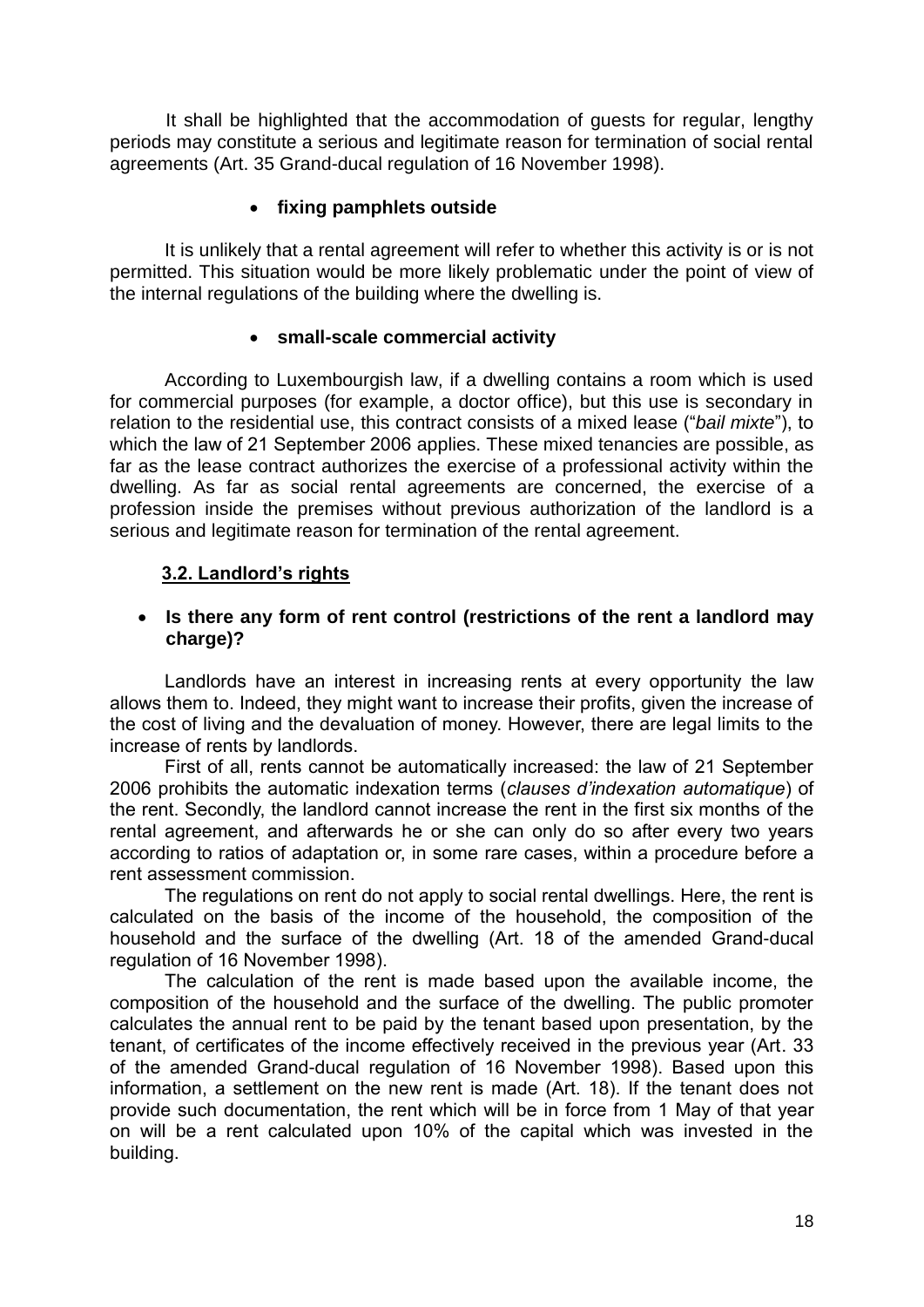# **Rent and the implementation of rent increases**

## o **When is a rent increase legal? In particular:**

#### **Are there restrictions on how many times the rent may be increased in a certain period?**

In private rental agreements, the rent cannot be increased in the first six months of the contract and, after that, it can only be increased every two years.

In social rental agreements, the rent is updated every year according to the income of the household; if the household income has increased in relation to the previous year, a rent increase will take place.

#### **Is there a possible cap or ceiling (fixed by statute or jurisprudence) which determines the maximum rent that may be charged lawfully?**

As far as private rental agreements are concerned, the law of 21 September 2006 imposes a ceiling which determines the maximum rent that may be charged lawfully: that ceiling is 5% of the total invested capital. It is considered that this includes the capital which was invested initially, at the time of the purchase or construction, but also the improvement works and all other expenses in relation to the rented dwelling. This means that the landlord has the possibility of increasing the rent in proportion with the costs he or she spends on improving the energy efficiency of the dwelling.

#### o **What is the procedure to be followed for rent increases? To what extent can the tenant object to a rent increase?**

After six months have elapsed since the conclusion of a rental agreement, the landlord is allowed to increase the rent. He or she shall communicate such intention through written letter, indicating and explaining the reason for the rent increase. In case the tenant does not accept the increase of the rent, the landlord may apply to the local rents commission for a rent increase. This can happen only after the legally fixed period of one month, during which the parties should try to find an agreement without involving the rents commission (Art. 8 of the law of 21 September 2006).

As we have mentioned, the rules on rents do not apply to social rental dwellings. Here, the amended Grand-ducal regulation of 16 November 1998 applies. Its Art. 33 provides that the public promoter calculates the annual rent to be paid based upon presentation of certificates of the income effectively received in the previous year. Based upon this information, a settlement on the new rent is made (Art. 18 of the amended Grand-ducal regulation of 16 November 1998). If the tenant does not provide such documentation, the rent which will be in force from 1 May of that year on will be a rent calculated upon 10% of the capital which was invested in the building.

# **Entering the premises and related issues**

# o **Under what conditions may the landlord enter the premises?**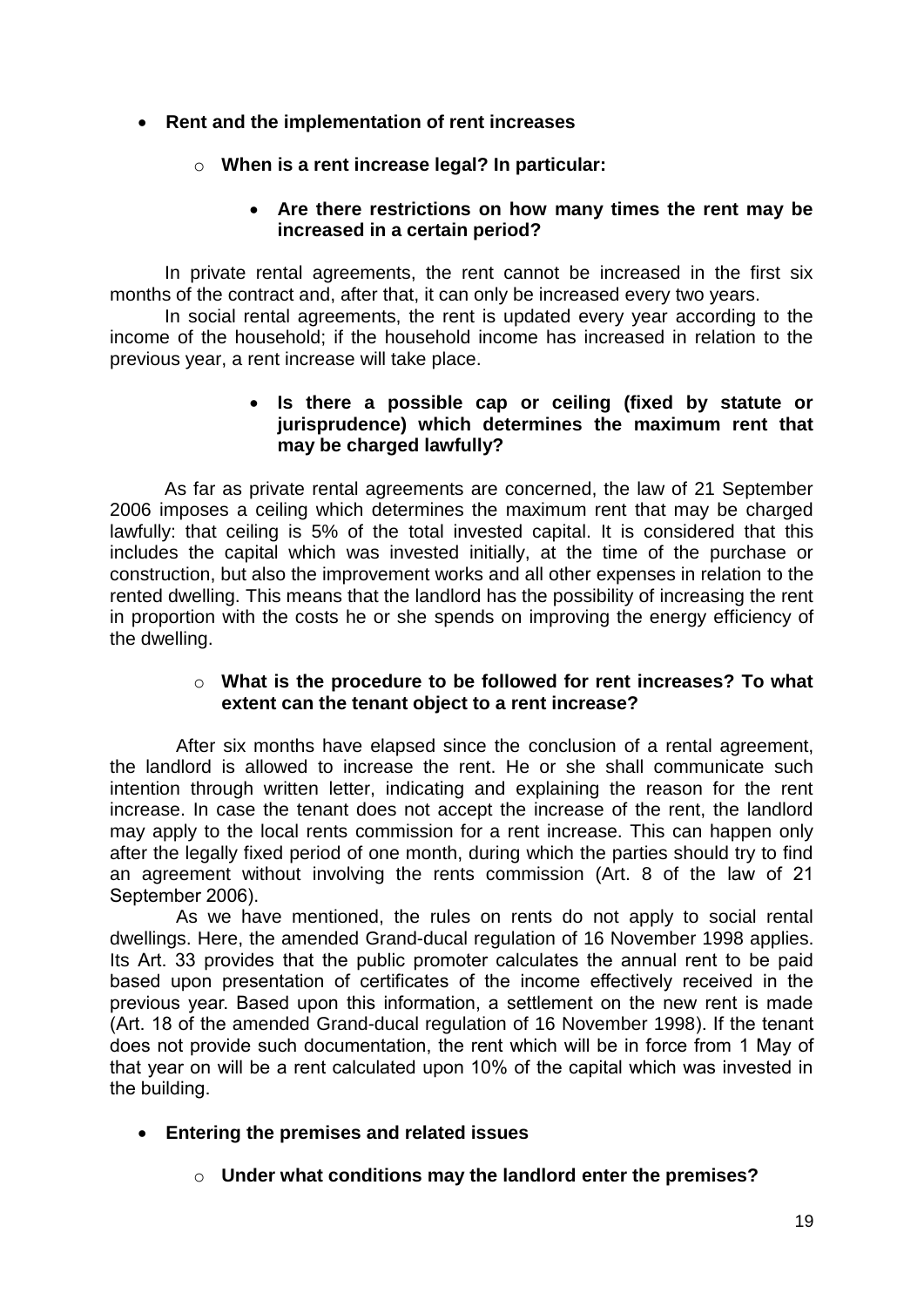Except urgent situations, the landlord can only enter the premises with previous authorization and in the presence of the tenant.

#### o **Is the landlord allowed to keep a set of keys to the rented apartment?**

The landlord is allowed to keep a set of keys to the rented dwelling, but he or she can only use it to enter the dwelling whenever the tenant is in the premises and authorizes the visit or in case if urgency (e.g. the tenant is inside the premises, unconscious; case of flood or fire, etc.).

#### o **Can the landlord legally lock a tenant out of the rented premises, e.g. for not paying rent?**

The landlord cannot legally lock a tenant out of the rented premises for not paying the rent. That would have to be preceded by judicial order (*jugement de déguerpissement avec titre exécutoire*), through which a public officer (*huissier*) will be entitled and requested to expel the tenant by force and take out his or her furniture. In case it is necessary to saw the locks (namely, when the landlord did not keep a set of keys of his or her own), a public authority would have to be summoned by the public officer to be present.

# o **Can the landlord legally take or seize a tenant's personal property in the rented dwelling, in particular in the case of rent arrears?**

Art. 2102 of the Civil Code provides the landlord with a property lien (*privilège mobilier*) over everything which is inside the dwelling. This allows the landlord to whom due rents or charges have not been paid to seize the movable assets which furnish the rented dwelling.

# <span id="page-19-0"></span>**4. Ending the tenancy**

# <span id="page-19-1"></span>**4.1. Termination by the tenant**

# **Open ended contract (if existing): under what conditions and in what form may the tenant terminate the tenancy?**

The tenant will most of the time intend to terminate the rental agreement based on reasons of personal convenience: decision to purchase a dwelling, decision to move to a cheaper or bigger dwelling, the change of professional address, etc.). Sometimes, the tenant will want to terminate the rental agreement due to a *motif grave* of the landlord and, also in this case, the contract must, in principle, be terminated by the tenant with a three months' notice.

#### **Under what circumstances may a tenant terminate a tenancy before the end of the rental term (e.g. unbearable neighbours; bad state of dwelling; moving for professional reasons)?**

A tenant may terminate the rental agreement with a three months' notice whenever a *motif grave* of the landlord is at stake.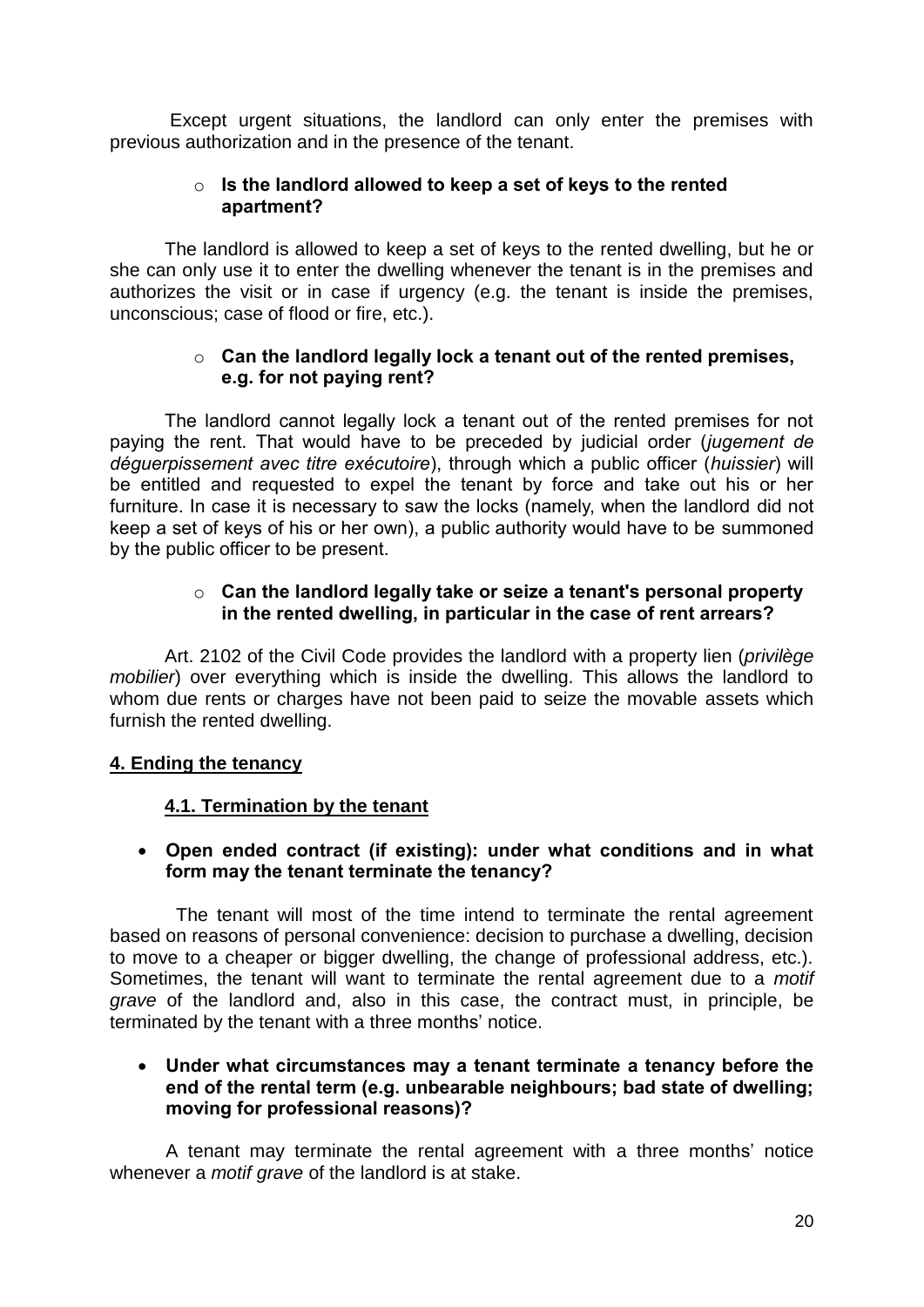It is also possible for the tenant to terminate the rental agreement before it reaches its term whenever urgent repairs to the dwelling have lasted for more than 40 days.

Finally, it is possible for the tenant to terminate the tenancy before the end of the rental term whenever a diplomatic clause (*clause diplomatique*) is included in the contract. This happens for cases where the tenant might be professionally relocated with short notice.

#### **May the tenant leave before the end of the rental term if he or she finds a suitable replacement tenant?**

In principle, whenever any of the three situations we mentioned in the preceding question does not take place, the tenant shall pay the rents until the end of the term of the contract. Nevertheless, if the tenant finds a suitable replacement, he or she might be freed from this obligation. This will only not happen if the rental agreement expressly provides that such cession would have to be authorized and either the tenant does not ask for such authorization or the tenant asks the landlord and he or she does not authorize it.

# <span id="page-20-0"></span>**4.2. Termination by the landlord**

 **Open ended contract (if existing): under what conditions and in what form may the landlord terminate the tenancy (i.e., eviction) (e.g. the landlord needs the house for himself or herself or wants to renovate and use it differently in the future)?**

# o **Must the landlord resort to court?**

For the landlord, termination is only legally possible in the cases foreseen by Art. 12-2 of the law of 21 September 2006: personal need, breach of a contractual duty by the tenant or other serious and legitimate reasons.

In case of personal need, the landlord shall give notice to the tenant at least six months before the term is reached and, subsequently, occupy the dwelling within three months after the tenant vacates it (in case of renovation or transformation works, this period is suspended).

In case of breach of a contractual duty by the tenant, the landlord shall invoke the general principles of contract law and immediately address a request to the justice of the peace, asking for judicial termination of the contract.

Finally, whenever the landlord intends to terminate the rental agreement due to other serious and legitimate reasons, he or she shall give notice to the tenant three months before the term is reached.

#### o **Are there any defences available for the tenant against an eviction?**

The tenant who received a letter of termination by the landlord or who was ordered to leave the premises has, at the respective disposal, a few mechanisms which allow him or her to have the period of notice extended or, as the case may be, to be awarded a delay for eviction.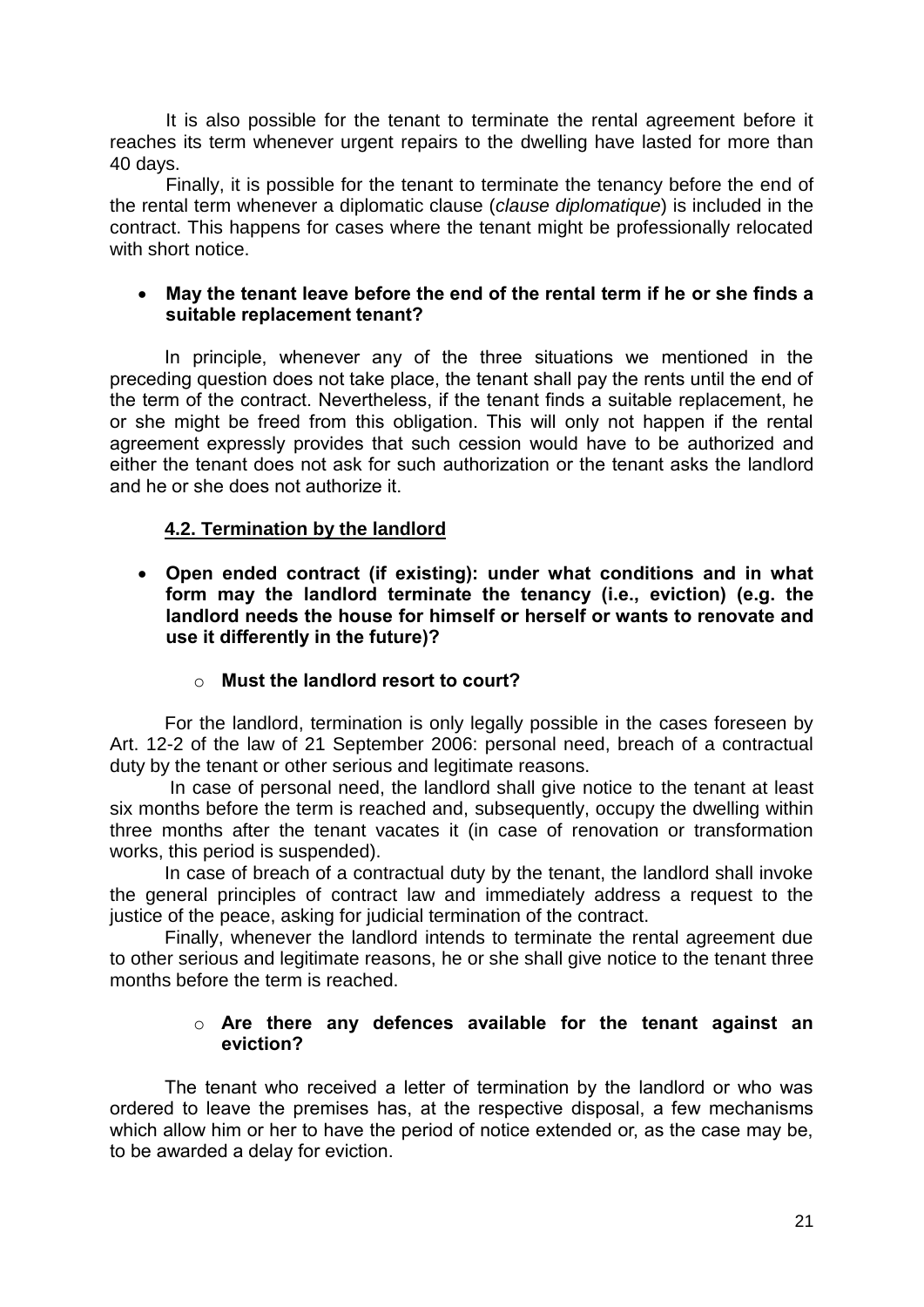#### **Under what circumstances may the landlord terminate a tenancy before the end of the rental term?**

As we have mentioned, the landlord may terminate the lease in the cases foreseen by Art. 12-2 of the law of 21 September 2006: personal need, breach of a contractual duty by the tenant or other serious and legitimate reasons. However, in all three cases, the landlord is only entitled to terminate the rental agreement when it reaches its term or, in case it is an open-ended contract, with a six months' notice in case of personal need, and three months' notice in all other cases.

#### o **Are there any defences available for the tenant in that case?**

In case the landlord informs the tenant of his or her intention to terminate the tenancy, the tenant can ask for an extension of the time for eviction, under Art. 12 of the law of 21 September 2006.

#### **What happens if the tenant does not leave after the regular end of the tenancy or does not hand in (all) the keys of the dwelling?**

The tenant is obliged to return the dwelling in the end of the tenancy. Before leaving, he or she is also due to return the keys to the landlord.

Every time the landlord (and possibly the future tenant) are faced with the situation where the previous tenant refuses to clear the premises and handover the dwelling (which is done by the symbolic act of delivering the keys), the law provides that the landlord as such is not entitled to personally enter and expel the tenant from the dwelling.

That would have to be preceded by judicial order (*jugement de déguerpissement avec titre exécutoire*), through which a public officer (*huissier*) will be entitled and requested to expel the tenant by force and take out his or her furniture. In case it is necessary to saw the locks (namely, when the landlord did not keep a set of keys of his or her own), a public authority would have to be summoned by the public officer to be present.

# <span id="page-21-0"></span>**4.3. Return of the deposit**

#### **Within what timeframe and under what conditions does the landlord have to return the tenant's security deposit?**

The landlord is, in principle, allowed to keep the deposit only during the six months subsequent to the termination of the rental agreement. The landlord may retain the deposit (or part of it) upon proof of the expenses incurred in benefit of the tenant.

In case the landlord keeps the deposit beyond six months without the support of any legal provision or presentation of any reasonable justification (which happens relatively often), the Luxembourg Union of Consumers advises tenants to inform the landlord of his or her intention to resort to a justice of the peace. Justices of the peace usually decide in favour of the tenant. However, these cases do not usually come to court, as the landlord very often returns the deposit first*.*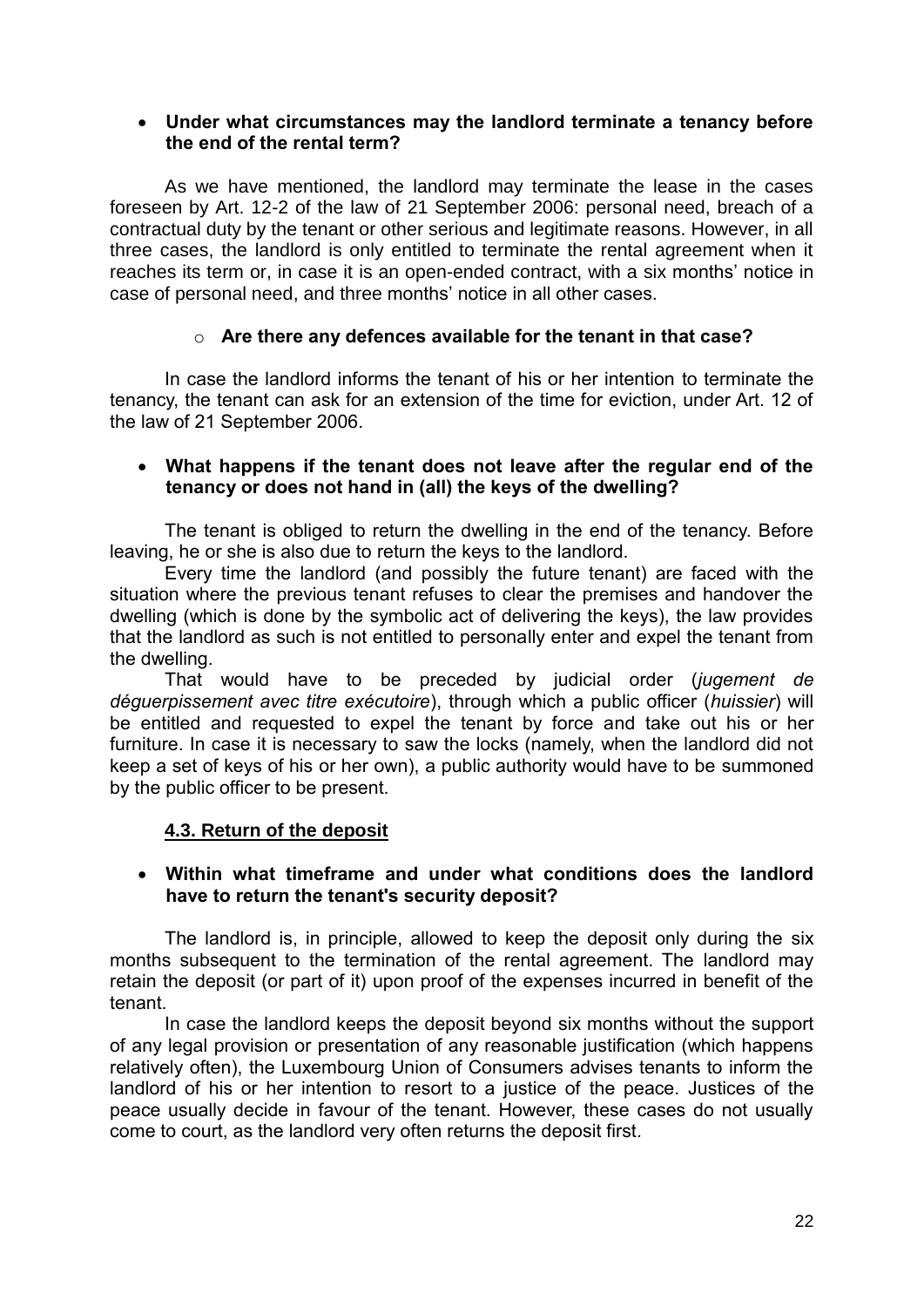## **What deductions can the landlord make from the security deposit?**

The landlord is entitled to deduct from the security deposit any damage that is found in the dwelling which did not exist (or was not identified in the inventory) before the rental agreement started being performed, as well as any rent or charges in arrears.

#### o **In the case of a furnished dwelling: may the landlord make a deduction for damages due to the ordinary use of furniture?**

It is unlawful for the landlord to deduct from the deposit paid by the tenant for damages due to the ordinary use of furniture. Wear and tear is damage for which the landlord is responsible, and this applies to furniture as well, whenever a furnished dwelling is concerned.

# <span id="page-22-0"></span>**4.4. Adjudicating a dispute**

#### **In what forum are tenancy cases typically adjudicated?**

Tenancy cases are typically adjudicated before the justices of the peace and rent commissions.

All disputes that concern the existence and the execution of rental agreements and violation of a right of first refusal (or pre-emptive right) are adjudicated in the Court of Peace of the municipality where the rented dwelling is located (Art. 19 of the law of 21 September 2006), with the possibility of appeal to the District Court (*tribunal d'arrondissement*). The latter will be, in principle, a first instance court whenever the claim respects damages arising from an abusive termination of the rental agreement.

Disputes on the amount of the rent are brought before the rents commission of the municipality where the dwelling is located.

#### o **Are there specialized courts for adjudication of tenancy disputes?**

The rents commissions are specialized instances for adjudication of tenancy law disputes, and their role is to determine the amount of the rent and/or the charges that the tenant shall pay to the owner if both do not reach an agreement. Most of these disputes arise from the intention of the landlord to increase the rent. These commissions have the role of mediators, and they aim at reaching an amicable settlement between the parties to a rental agreement, thus avoiding that the situation will reach the court.

#### o **Is an accelerated form of procedure used for the adjudication of tenancy cases?**

Usually, no accelerated forms of procedure are used for the adjudication of tenancy cases. Nevertheless, this might be necessary in cases of urgency, such as to restore basic services as water or heating supply which might have possibly been cut by the landlord. For these cases, the judge is able to act urgently through an "*ordonnance*", i.e., an urgent judgment with provisional measures, thereby avoiding imminent damage for the tenant.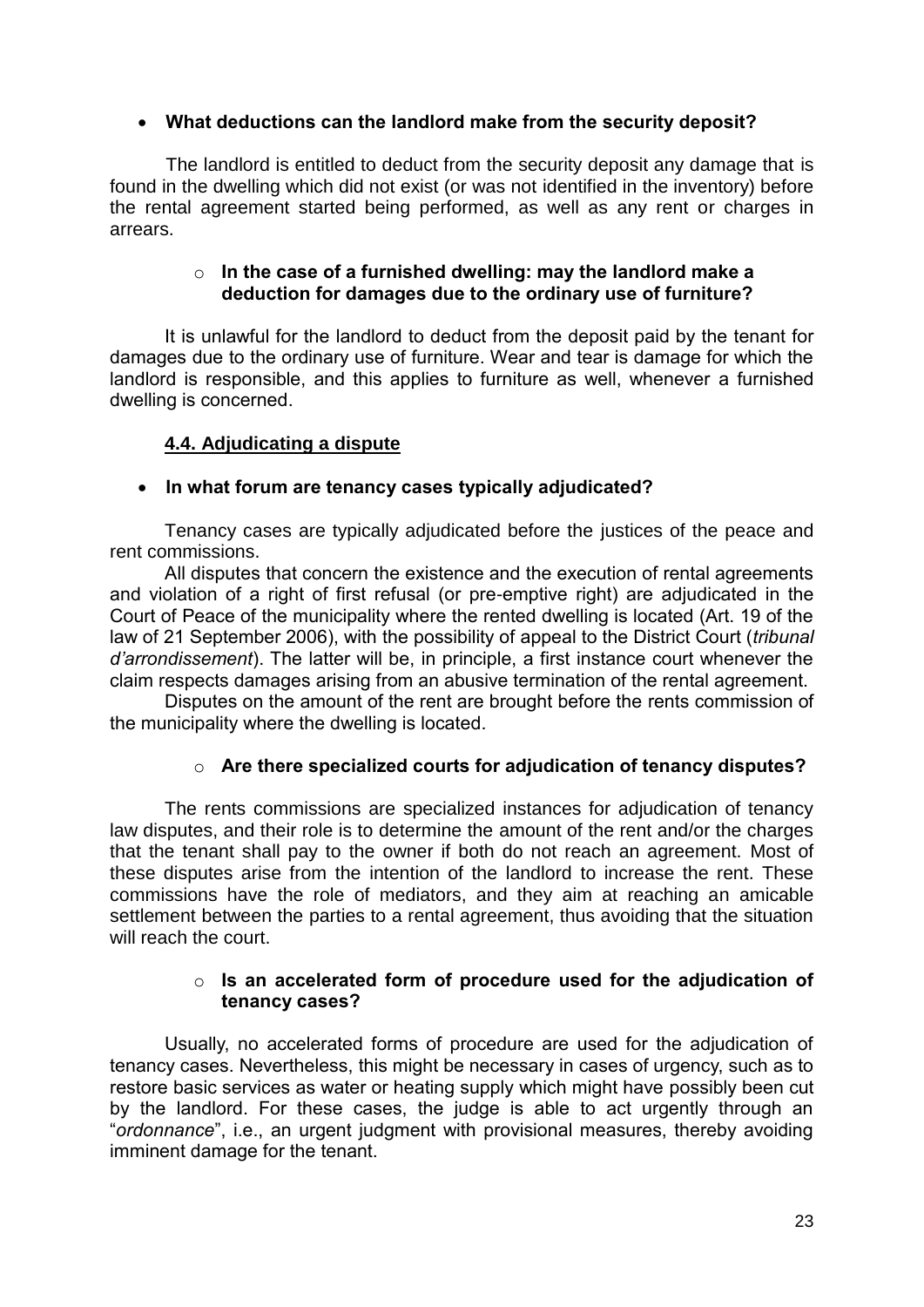#### o **Is conciliation, mediation or some other form of alternative dispute resolution available or even compulsory?**

Rents commissions are conciliatory bodies, which are aimed at reaching amicable agreements between tenant and landlord as far as disputes over the amount of the rent are concerned.

#### <span id="page-23-0"></span>**5. Additional information**

#### **How does a prospective tenant proceed in order to get social or subsidized housing (e.g. dwellings offered by housing associations, municipalities, public bodies etc.) or housing allowances?**

The proceedings to accede to a dwelling with a public task provided by public developers and AIS are distinct.

At the National Company for Affordable Housing (*Société Nationale des Habitations à Bon Marché, [http://www.snhbm.lu\)](http://www.snhbm.lu/),* the applicant shall schedule an appointment at the Rental Service to fill in an application form. The applicant must bring to this appointment:

- the three last income receipts of the income of each and every member of the household;
- a certificate of the received family allowances;
- a certificate of the composition of the household;
- a copy of the identity card and
- a certificate of non-ownership in Luxembourg and abroad.

At the Housing Fund (*Fonds du Logement*), as far as the social dwellings are concerned (the Funds provides dwellings at private market prices as well), applicants accede to dwellings based upon an application procedure which is based on the requirements of the Grand-ducal Regulation of 16 November 1998 (*<http://www.legilux.public.lu/rgl/2006/A/3431/B.pdf>*). The candidate must always (except concerning dwellings for senior and people with reduced mobility) fulfill the following requirements: is not an owner or usufructuary of another dwelling in Luxembourg or abroad (Art. 4) and does not benefit from a right to occupation of another dwelling. The applicant must normally provide: a certificate of composition of the household, issued by the municipal administration of the residency site; a proof of civil status, issued by the municipal administration; a certificate of income or pensions of the last three months of the applicant and respective spouse (whenever applicable); certificates of income or pensions of all the children of the household who perform a remunerated activity; certificates of revenue or pension of the last three months of any other person in the household; certificate of the amount of the family allowances, established by the *Caisse Nationale des Prestations Familiales (CNPF)*; certificate of parental leave compensation granted by the CNPF; certificate of the amount of the alimony received or paid (copy of the divorce court decision); social security registration certificate, issued by the *Caisse Nationale de Santé*, CNS; copy of the identity card or residence card; whenever applicable, a copy of the letter of termination of the former rental agreement (or copy of the court decision) of the preceding dwelling; a certificate, issued by the *Service des Evaluations immobilières*  (for foreigners, the embassy of respective country), that the applicant and spouse are not owners or usufructuaries of a dwelling. After the documents are submitted, the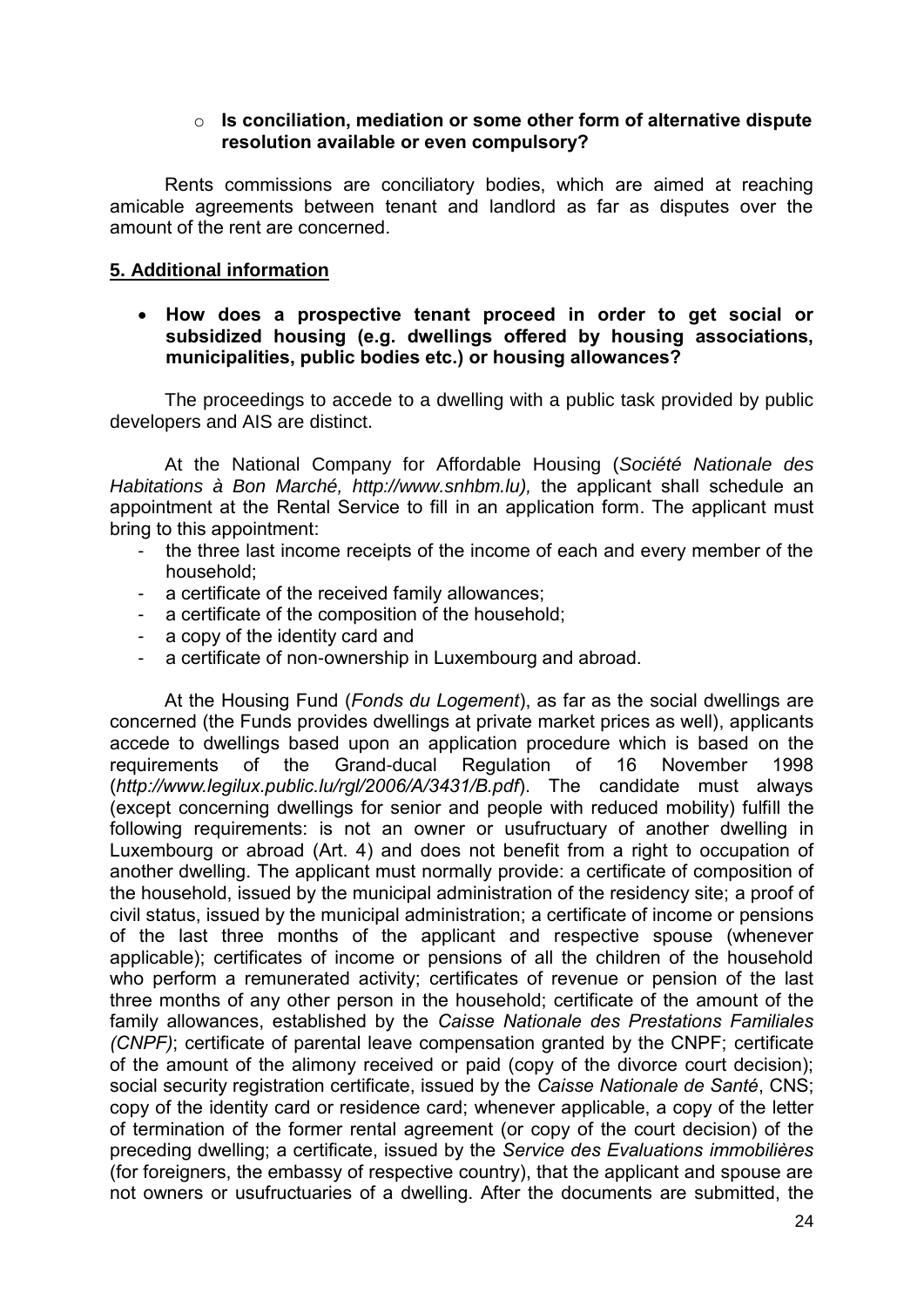application is analyzed. In case it is considered complete and formally rightly introduced, it is examined in order of arrival and, whenever required, is subjected to a confirmatory inspection.

#### **Is any kind of insurance recommendable to a tenant?**

Most of the private rental agreements provide that the tenant has the obligation of insuring himself or herself against the insurance 'rental risk' (*risque locatif*), which covers the risk of fire. Also when such term is not present at the tenancy agreement, it is in the tenant's best interest to pay the insurance premium.

As far as social rental housing is concerned, the refusal of the tenant to insure, at his or her own expense, the housing costs against fire, water and other rental risks through an insurance company constitutes a serious and legitimate reason for termination of the contract (Art. 35 of the Grand-ducal regulation of 16 November 1998).

# **Are legal aid services available in the area of tenancy law?**

There is, so far, no national association for the protection of the rights of tenants.

Nevertheless, there are two institutions to which a tenant may resort for obtaining legal advice as far as tenancy law is concerned.

The first is the Luxembourg Consumer Protection Association (*Union Luxembourgeoise des Consommateurs, <http://www.ulc.lu/>*), which aims at informing, advising and protecting tenants about housing issues.

Tenants, landlords and home-owners may contact two services of the Housing Ministry: the Service for housing aids (*Service des aides au logement*) with its *Info'Logement* (*<http://www.ml.public.lu/fr/aides-logement/>*) or the *Cabinet ministériel* of the Housing Ministry (to whom they can ask for the assistance of a legal affairs counsellor or send an e-mail to the contacts indicated under *http://www.ml.public.lu/fr/support/contact/index.php*).

They provide information and advice concerning any kind of information of individual and collective subsidies, information for the construction or purchase of a dwelling and for improvement works, sanitation works and land development, more precisely in the field of ecological construction and energy efficiency, as well as in technical aspects (isolation, security, healthiness, etc.). It also provides information on legislative and tax questions, as well as in tenancy law.

#### **To which organizations, institutions etc. may a tenant turn to have his or her rights protected? [please indicate addresses, email addresses and phone numbers]**

# *Service des aides au logement*

Service for housing aids and Info'Logement *<http://www.ml.public.lu/fr/aides-logement/>* Address: 11, rue de Hollerich, L-1741 Luxembourg E-mail: *[info@ml.public.lu](mailto:info@ml.public.lu)* Phone number: (+352) 247 84860